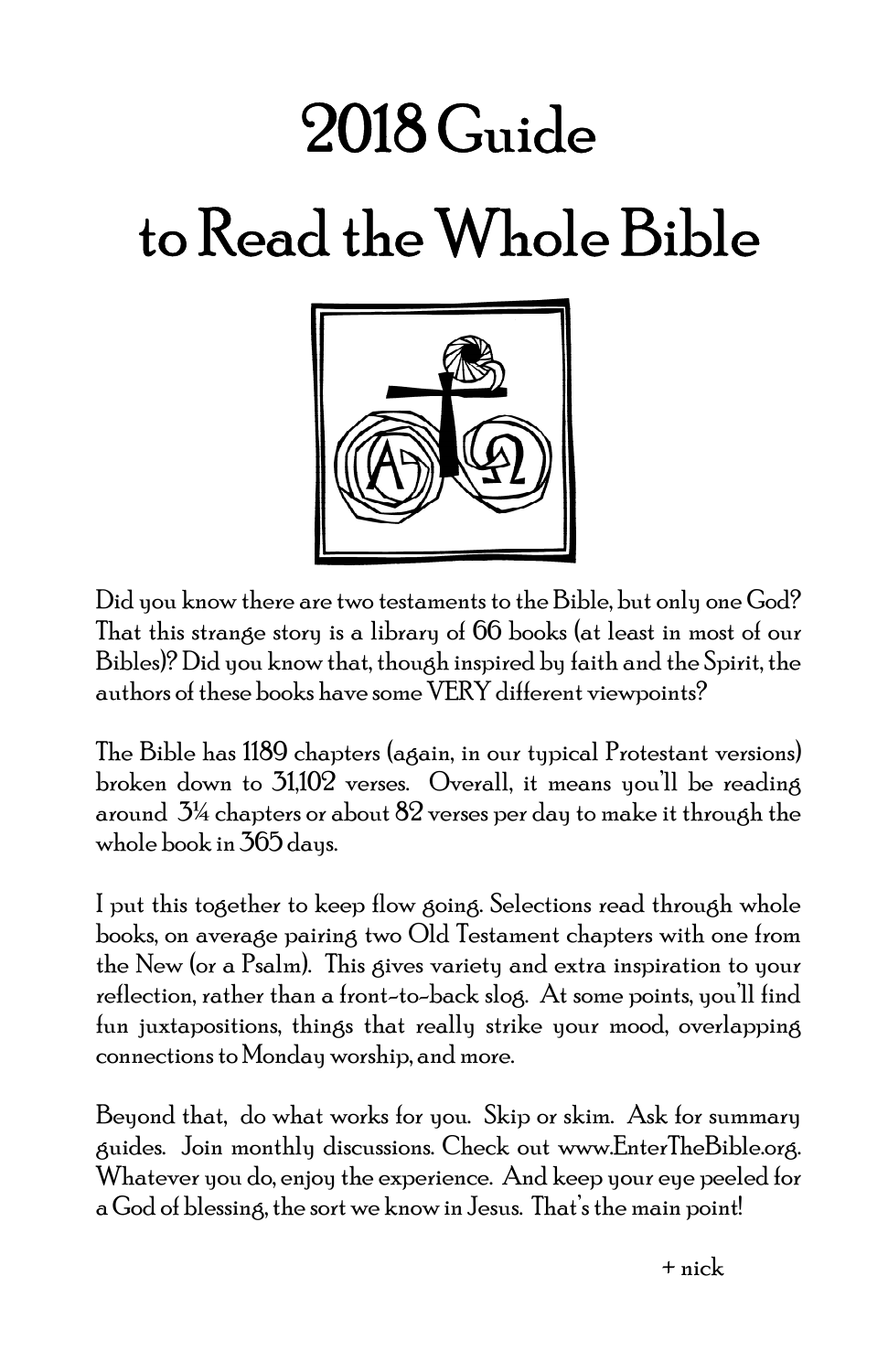| Monday, January 1<br>John 1      | Genesis 1-2   |
|----------------------------------|---------------|
| Tuesday, January 2<br>John 2     | Genesis 3-4   |
| Wednesday, January 3<br>John 3   | Genesis 5-6   |
| Thursday, January 4<br>John 4    | Genesis 7-8   |
| Friday, January 5<br>John 5      | Genesis 9-10  |
| Saturday, January 6<br>John 6    | Genesis 11-12 |
| Sunday, January 7<br>John 7      | Genesis 13-14 |
| Monday, January 8<br>John 8      | Genesis 15-16 |
| Tuesday, January 9<br>John 9     | Genesis 17-18 |
| Wednesday, January 10<br>John 10 | Genesis 19-20 |
| Thursday, January 11<br>John 11  | Genesis 21-22 |
| Friday, January 12<br>John 12    | Genesis 23-24 |
| Saturday, January 13<br>John 13  | Genesis 25-26 |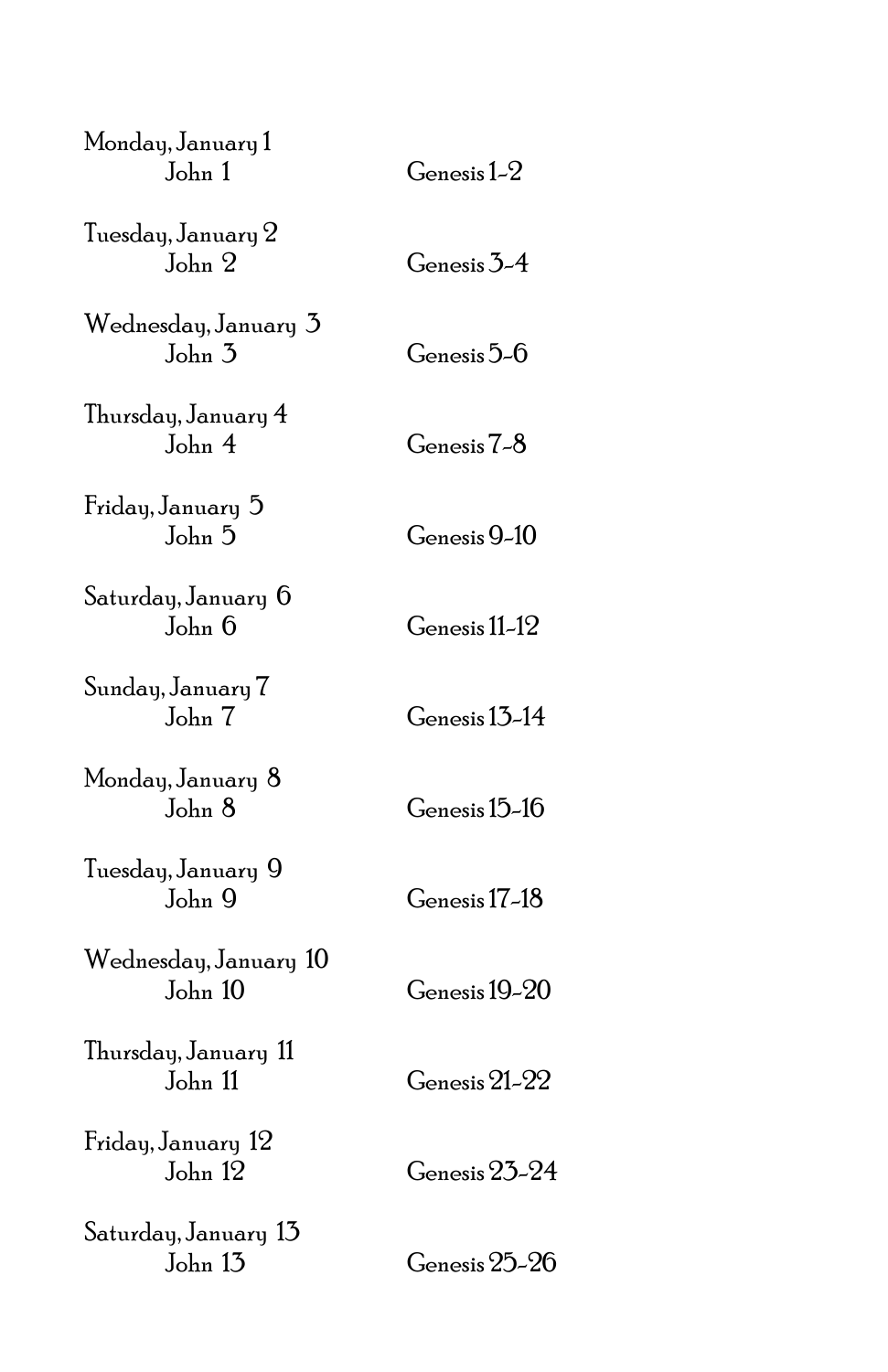| Sunday, January 14<br>John 14         | Genesis 27–28  |
|---------------------------------------|----------------|
| Monday, January 15<br>John 15         | Genesis 29-30  |
| Tuesday, January 16<br>John 16        | Genesis 31–32  |
| Wednesday, January 17<br>John 17      | Genesis 33-34  |
| Thursday, January 18<br>John 18       | Genesis 35-36  |
| Friday, January 19<br>John 19         | Genesis 37–38  |
| Saturday, January 20<br>John 20       | Genesis 39-40  |
| Sunday, January 21<br>John 21         | Genesis 41-42  |
| Monday, January 22<br>1John1          | Genesis 43-44  |
| Tuesday, January 23<br>1John 2        | Genesis 45-46  |
| Wednesday, January 24<br>$1$ John $3$ | Genesis 47-48  |
| Thursday, January 25<br>1 John 4      | Genesis 49-50  |
| Friday, January 26<br>1John 5         | $Job1-2$       |
| Saturday, January 27<br>$2$ John (1)  | $J_{\rm ob} 3$ |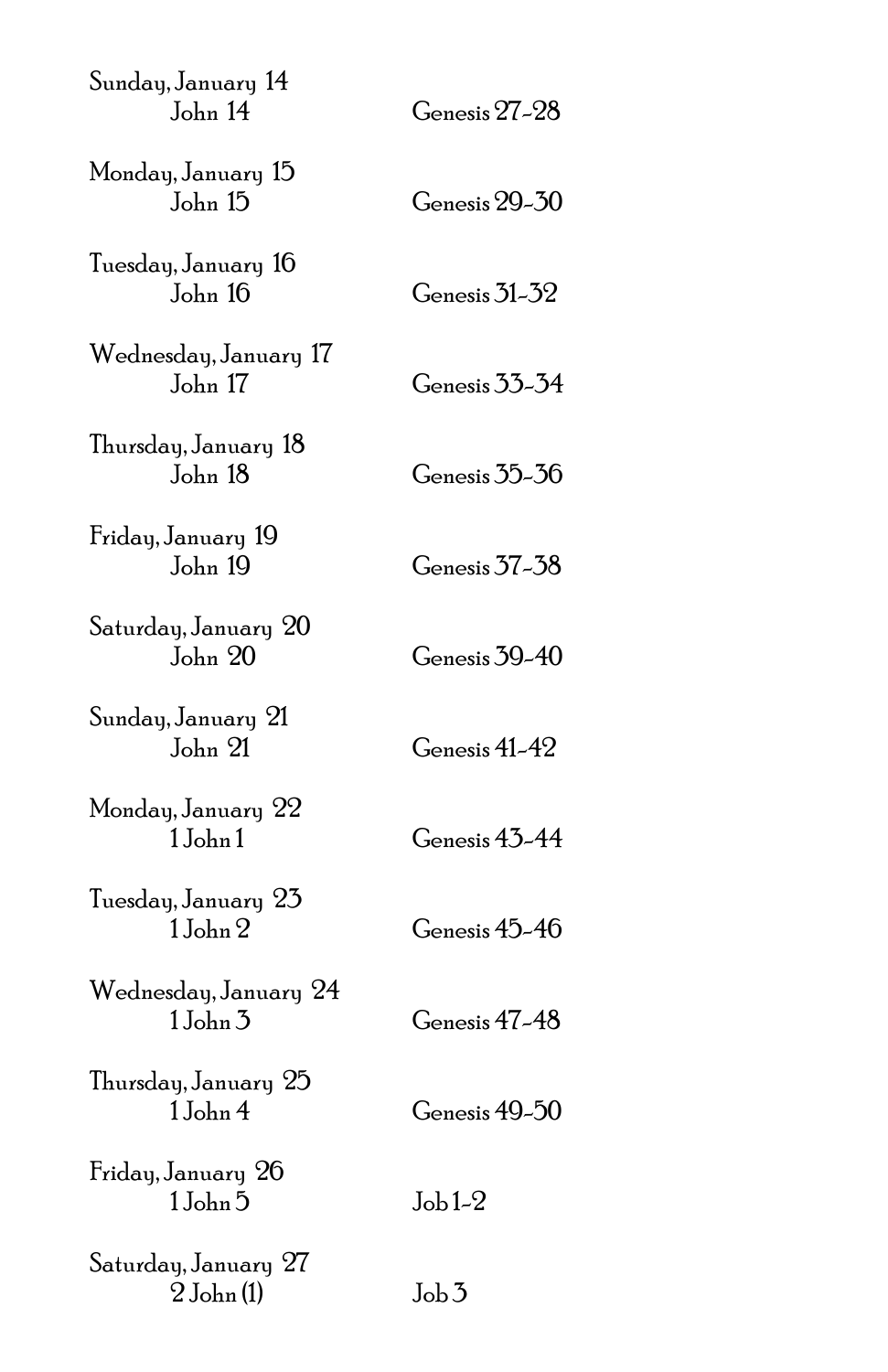| Sunday, January 28<br>$3$ John $(1)$   | $Job4-5$           |
|----------------------------------------|--------------------|
| Monday, January 29<br>Revelation 1     | $Job 6-7$          |
| Tuesday, January 30<br>Revelation 2    | Job 8-10           |
| Wednesday, January 31<br>Revelation 3  | Job 11-14          |
| Thursday, February 1<br>Revelation 4   | Job 15-17          |
| Friday, February 2<br>Revelation 5     | Job 18-19          |
| Saturday, February 3<br>Revelation 6   | Job 20-21          |
| Sunday, February 4<br>Revelation 7     | $\mathrm{Job}\,22$ |
| Monday, February 5<br>Revelation 8     | Job 23-24          |
| Tuesday, February 6<br>Revelation 9    | Job 25-27          |
| Wednesday, February 7<br>Revelation 10 | Job 28-29          |
| Thursday, February 8<br>Revelation 11  | Job 30-31          |
| Friday, February 9<br>Revelation 12    | Job 32-33          |
| Saturday, February 10<br>Revelation 13 | Job 34-35          |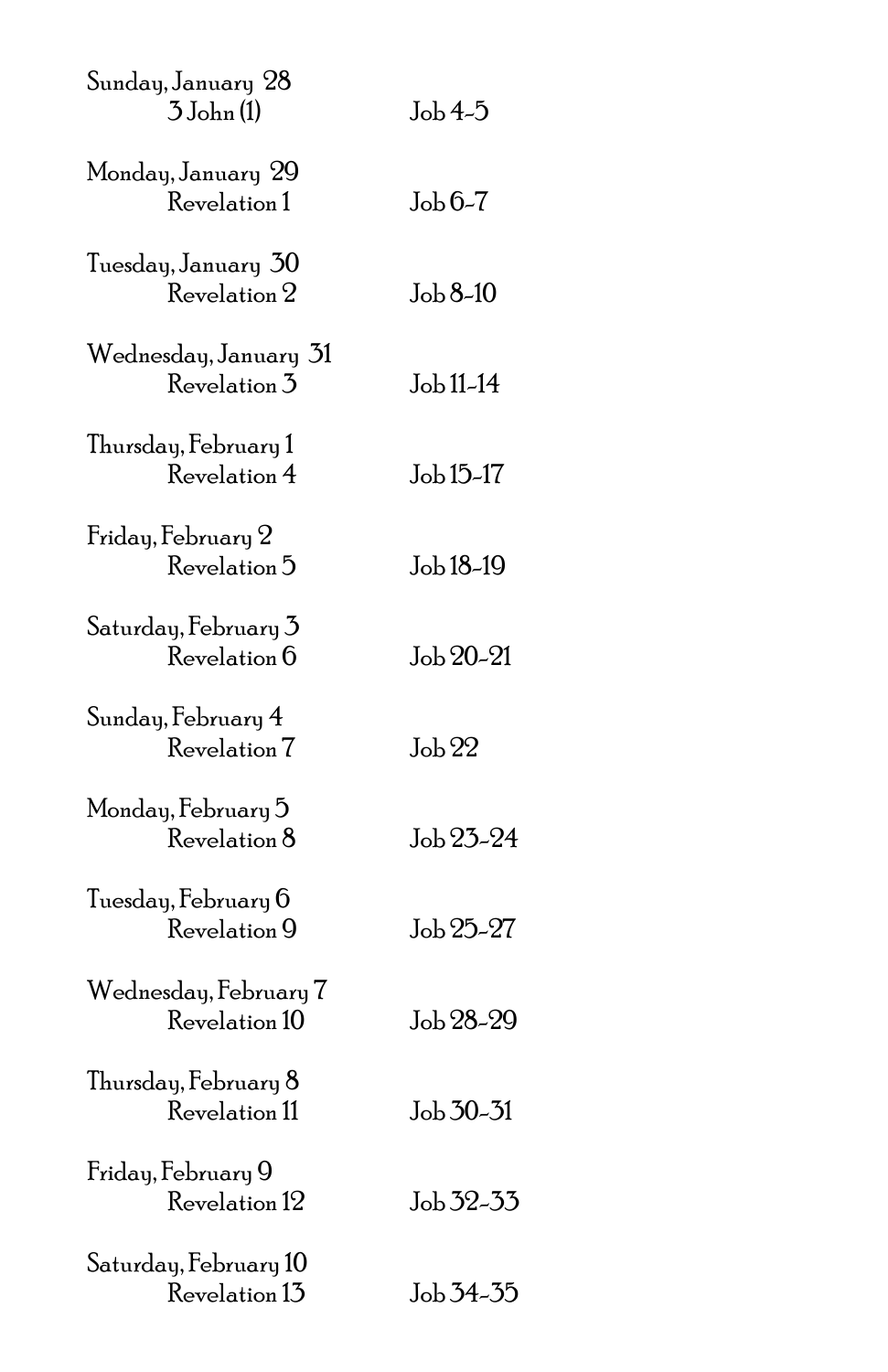| Sunday, February 11<br>$1st$ Corinthians 14      | Job 36-37         |
|--------------------------------------------------|-------------------|
| Monday, February 12<br>Revelation 15             | Job 38-39         |
| Tuesday, February 13<br>Revelation 16            | Job 40-42         |
| Wednesday, February 14<br>Revelation 17          | Song of Songs 1-2 |
| Thursday, February 15<br>Revelation 18           | Song of Songs 3-4 |
| Friday, February 16<br>Revelation 19             | Song of Songs 5-6 |
| Saturday, February 17<br>Revelation 20           | Song of Songs 7-8 |
| Sunday, February 18<br>Revelation 21             | Exodus 1-2        |
| Monday, February 19<br>Revelation 22             | Exodus 3-4        |
| Tuesday, February 20<br>$Psalms 1-2$             | Exodus 5-6        |
| Wednesday, February 21<br>$P_{\text{salms}} 3-4$ | Exodus 7-8        |
| Thursday, February 22<br>$Psalms 5-6$            | Exodus 9-10       |
| Friday, February 23<br>$Psalms 7-8$              | Exodus 11-12      |
| Saturday, February 24<br>Psalm 9                 | Exodus 13-14      |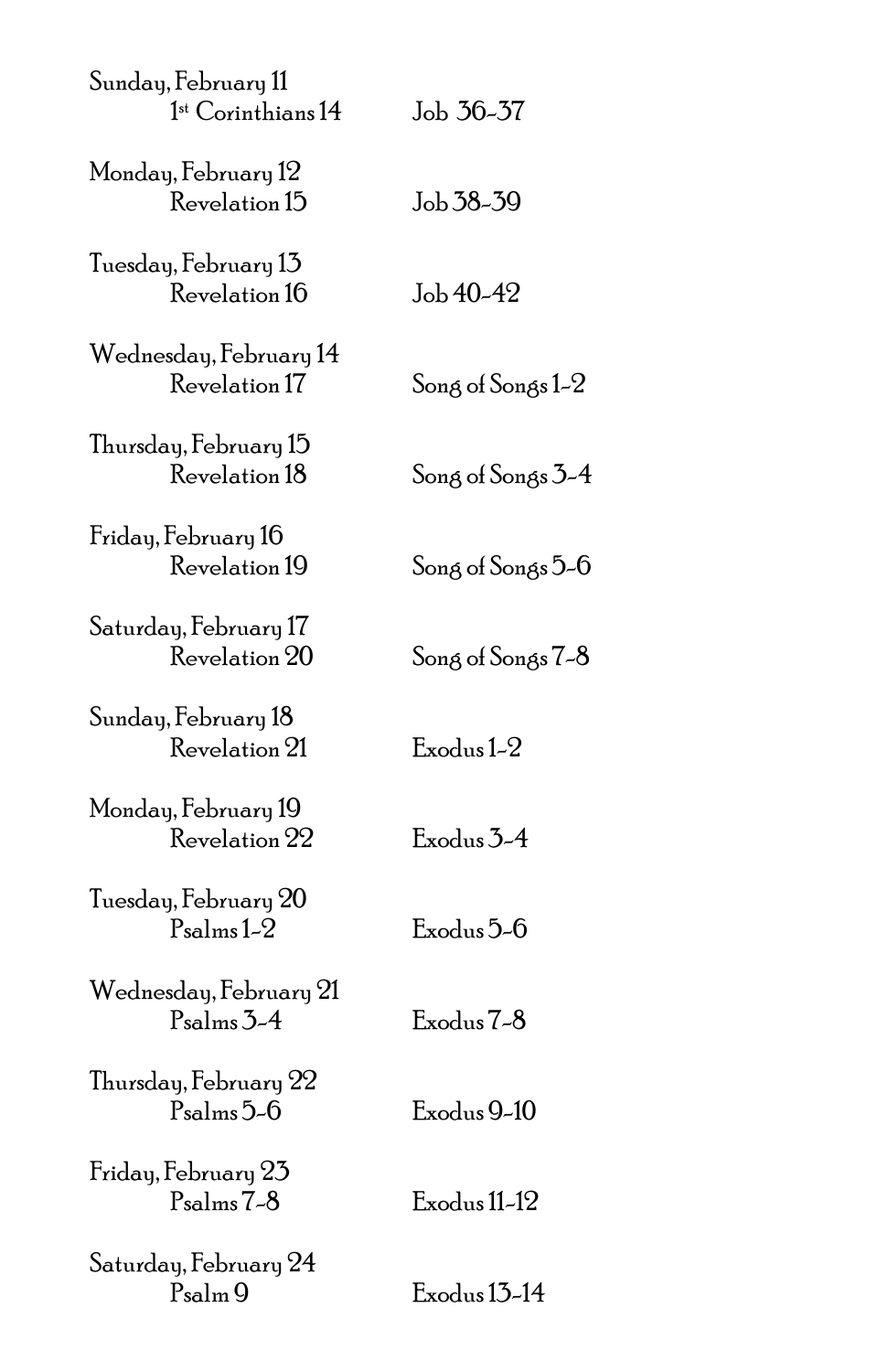| Sunday, February 25<br>Psalms 10-11             | Exodus 15-16        |
|-------------------------------------------------|---------------------|
| Monday, February 26<br>$P_{\text{salms}}$ 12-13 | Exodus 17-18        |
| Tuesday, February 27<br>$Psalms14-15$           | Exodus 19-20        |
| Wednesday, February 28<br>$P_{\rm salm}$ 16     | Exodus 21-22        |
| Thursday, March 1<br>$P_{\rm salm}$ 17          | Exodus 23-24        |
| Friday, March 2<br>$P_{\rm salm}$ 18            | Exodus 25-26        |
| Saturday, March 3<br>$P_{\rm salm}$ 19          | Exodus 27-28        |
| Sunday, March 4<br>$Psalms 20-21$               | Exodus 29-30        |
| Monday, March 5<br>$P_{\rm salm}$ $22$          | Exodus 31-32        |
| Tuesday, March 6<br>Psalms 23-24                | Exodus 33-34        |
| Wednesday, March 7<br>$P_{\rm salm}$ $25$       | Exodus 35-36        |
| Thursday, March 8<br>Psalm 26                   | Exodus 37–38        |
| Friday, March 9<br>Psalms 27-28                 | Exodus 39-40        |
| Saturday, March 10<br>Psalms 29-30              | $\rm H$ osea 1- $2$ |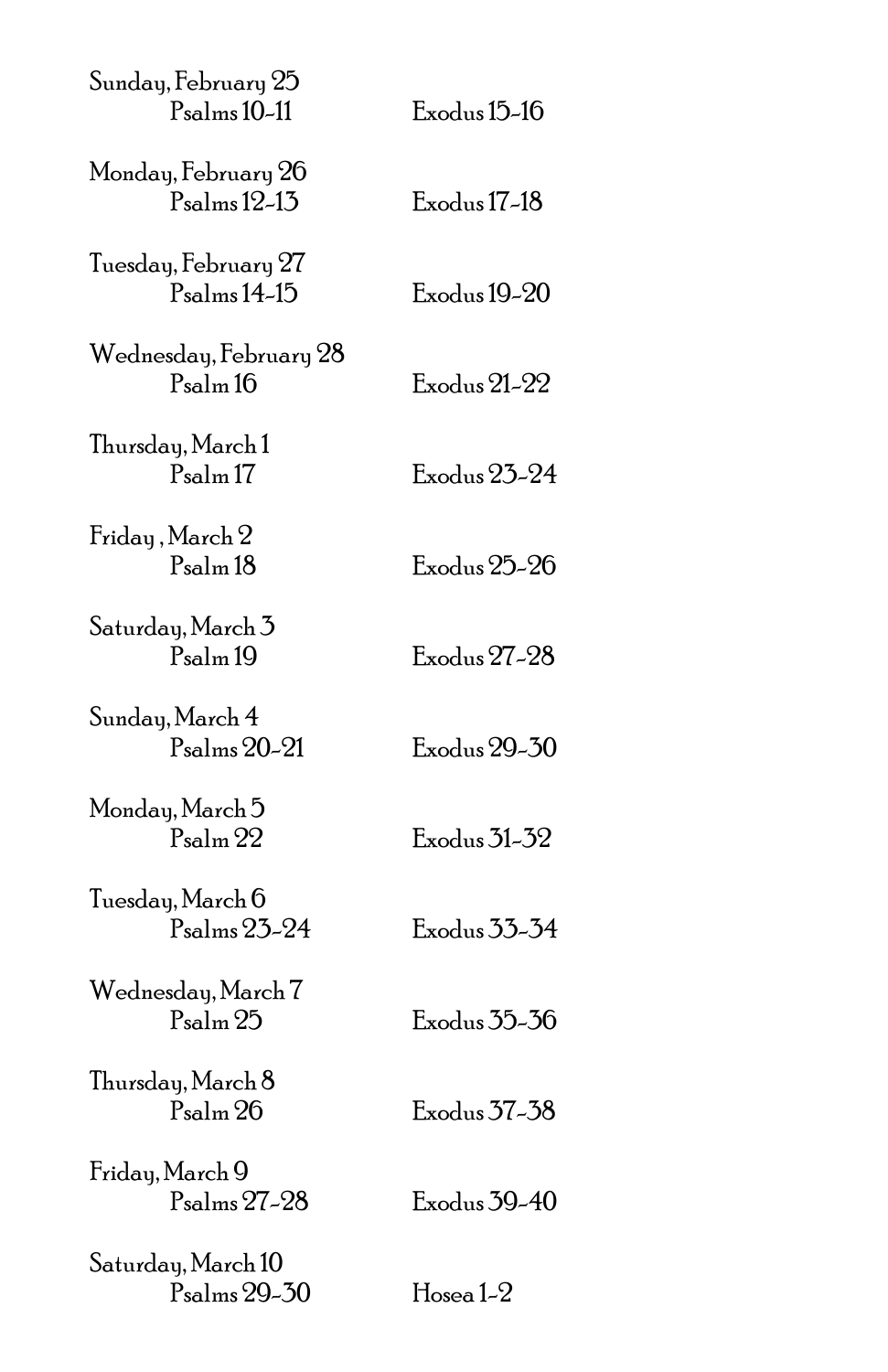| Sunday, March 11<br>$P_{\rm salm}$ 31                | $Hosea3-4$     |
|------------------------------------------------------|----------------|
| Monday, March 12<br>$P_{\rm salm}$ 32                | $Hosea5-6$     |
| Tuesday, March 13<br>$P_{\rm salm}$ 33               | $Hosea7-8$     |
| Wednesday, March 14<br>$P_{\text{salm}}$ 34          | $Hosea9-10$    |
| Thursday, March 15<br>$P_{\rm salm}$ 35              | $Hosea11-12$   |
| Friday, March 16<br>$P_{\text{salm}}$ 36             | $Hosea13-14$   |
| Saturday, March 17<br>$P_{\rm salm}$ 37              | $Joel 1-3$     |
| Sunday, March 18<br>$1st$ Corinthians $1$            | Obadiah (1)    |
| Monday, March 19<br>1 <sup>st</sup> Corinthians 2    | Habakkuk 1-3   |
| Tuesday, March 20<br>1 <sup>st</sup> Corinthians 3   | Zechariah 1-2  |
| Wednesday, March 21<br>1 <sup>st</sup> Corinthians 4 | Zechariah 3-4  |
| Thursday, March 22<br>$1st$ Corinthians $5$          | Zechariah 5-6  |
| Friday, March 23<br>1 <sup>st</sup> Corinthians 6    | Zechariah 7-8  |
| Saturday, March 24<br>1st Corinthians 7              | Zechariah 9-10 |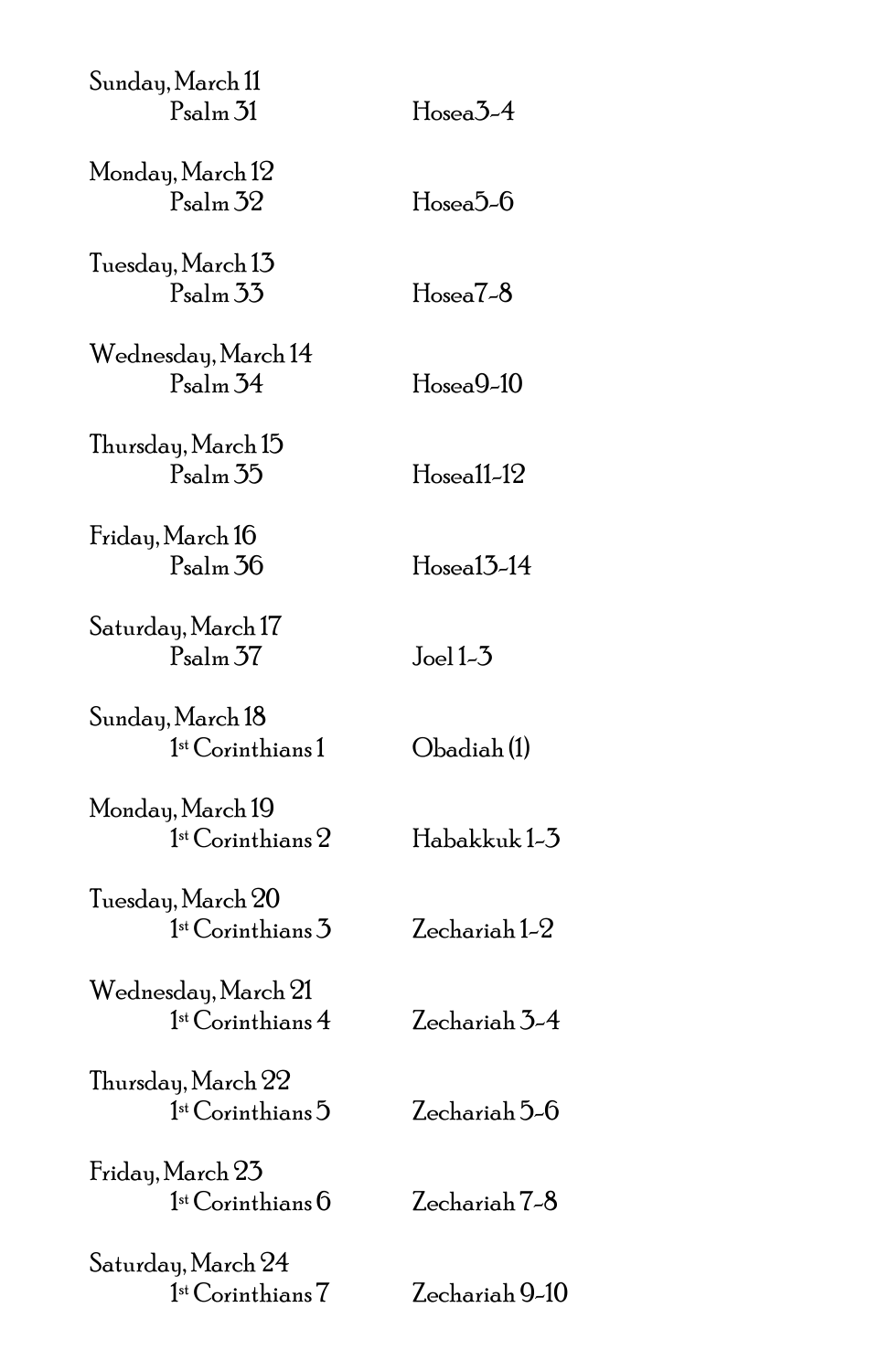| Sunday, March 25<br>1 <sup>st</sup> Corinthians 8    | Zechariah 11-12 |
|------------------------------------------------------|-----------------|
| Monday, March 26<br>$1st Corinthians9$               | Zechariah 13-14 |
| Tuesday, March 27<br>1 <sup>st</sup> Corinthians 10  | Daniel 1-2      |
| Wednesday, March 28<br>$1st$ Corinthians $11$        | Daniel 3-4      |
| Thursday, March 29<br>1 <sup>st</sup> Corinthians 12 | Daniel 5-6      |
| Friday, March 30<br>1 <sup>st</sup> Corinthians 13   | Daniel 7-8      |
| Saturday, March 31<br>1 <sup>st</sup> Corinthians 14 | Daniel 9-10     |
| Sunday, April 1<br>1 <sup>st</sup> Corinthians 15    | Daniel 11-12    |
| Monday, April 2<br>1 <sup>st</sup> Corinthians 16    | Numbers 1-2     |
| Tuesday, April 3<br>Galatians1                       | Numbers 3-4     |
| Wednesday, April 4<br>$\rm Galatians\,2$             | Numbers 5-6     |
| Thursday, April 5<br>Galatians 3                     | Numbers 7-8     |
| Friday, April 6<br>Galatians 4                       | Numbers 9-10    |
| Saturday, April 7<br>Galatians <sup>5</sup>          | Numbers 11-12   |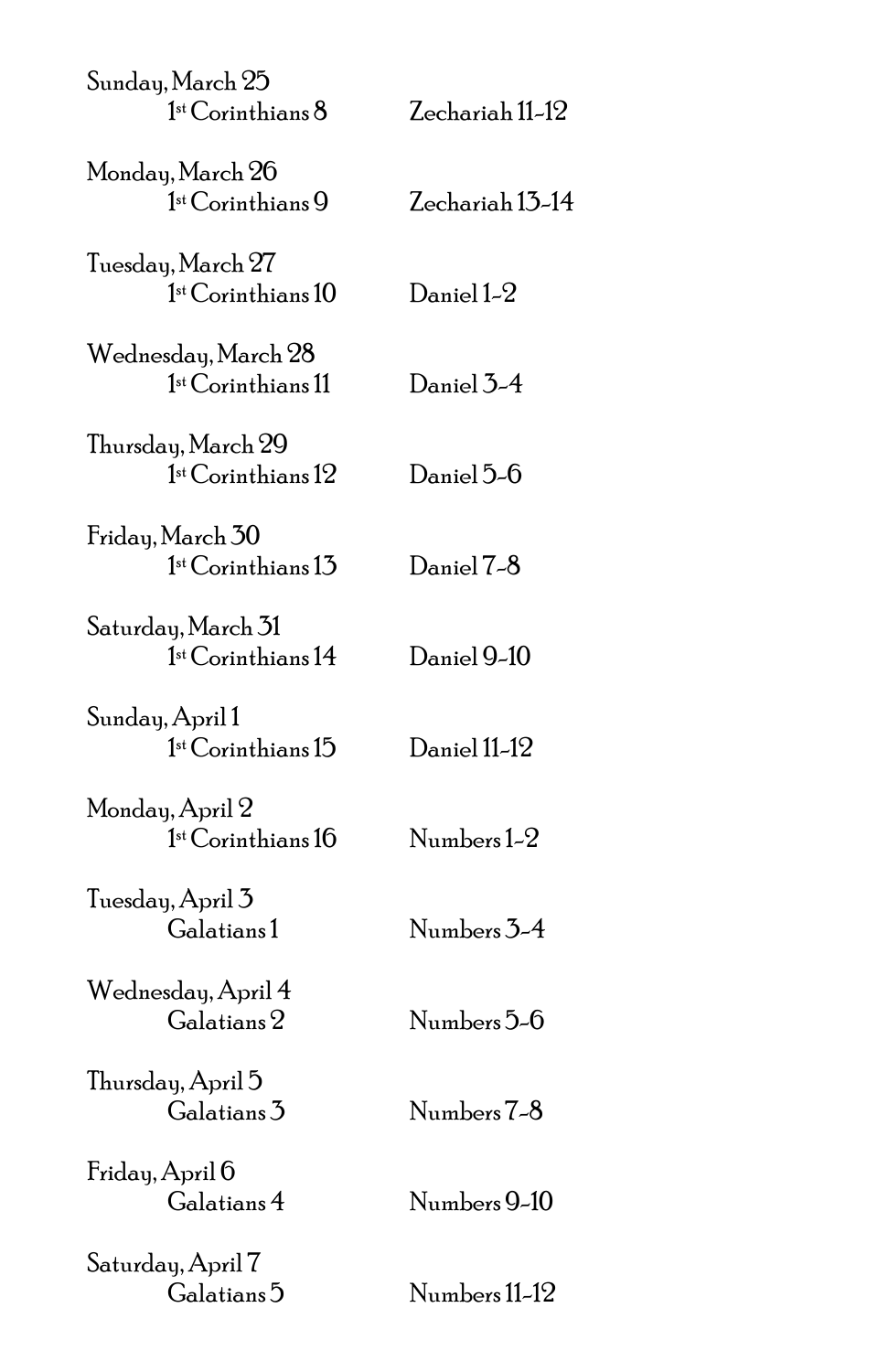| Sunday, April 8<br>Galatians 6                           | Numbers 13-14 |
|----------------------------------------------------------|---------------|
| Monday, April 9<br>Philemon(1)                           | Numbers 15-16 |
| Tuesday, April 10<br>$1$ <sup>st</sup> Thessalonians $1$ | Numbers 17-18 |
| Wednesday, April 11<br>$1st$ Thessalonians $2$           | Numbers 19-20 |
| Thursday, April 12<br>$1st$ Thessalonians $3$            | Numbers 21-22 |
| Friday, April 13<br>$1st$ Thessalonians 4                | Numbers 23-24 |
| Saturday, April 14<br>$1st$ Thessalonians $5$            | Numbers 25-26 |
| Sunday, April 15<br>Colossians 1                         | Numbers 27-28 |
| Monday, April 16<br>$\mathrm{Col}$ ossians $2$           | Numbers 29-30 |
| Tuesday, April 17<br>$\text{Colossians}\,3$              | Numbers 31-32 |
| Wednesday, April 18<br>Colossians 4                      | Numbers 33-34 |
| Thursday, April 19<br>Acts1                              | Numbers 35-36 |
| Friday, April 20<br>$Acts$ 2                             | Jeremiah 1-2  |
| Saturday, April 21<br>$Acts$ <sup>3</sup>                | Jeremiah 3-4  |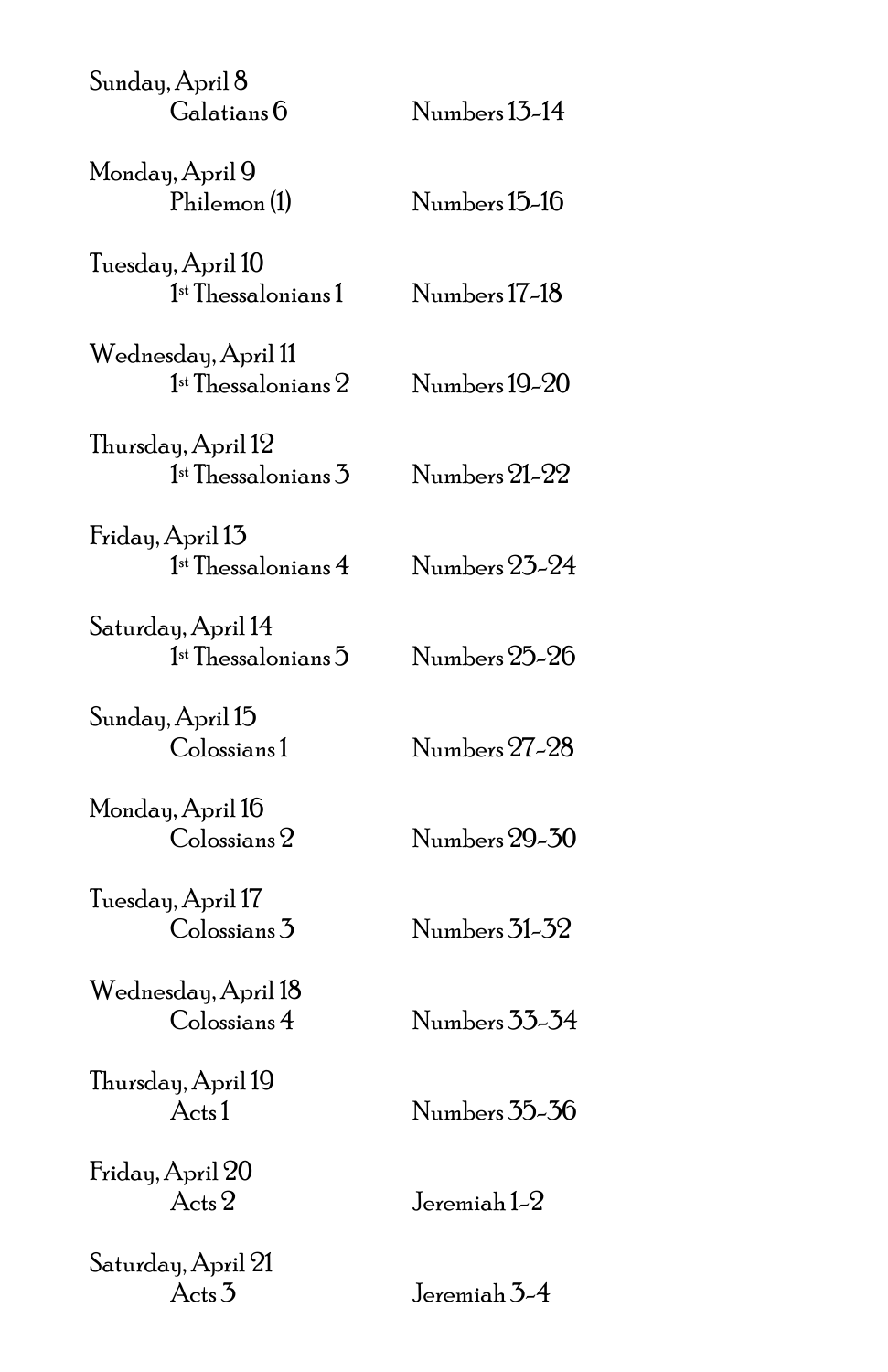| Sunday, April 22<br>Acts4                 | Jeremiah 5-6    |
|-------------------------------------------|-----------------|
| Monday, April 23<br>Acts <sub>5</sub>     | Jeremiah 7-8    |
| Tuesday, April 24<br>Acts6                | Jeremiah 9-10   |
| Wednesday, April 25<br>Acts7              | Jeremiah 11-12  |
| Thursday, April 26<br>$Acts$ <sup>8</sup> | Jeremiah 13-14  |
| Friday, April 27<br>Acts9                 | Jeremiah 15-16  |
| Saturday, April 28<br>Acts10              | Jeremiah 17-18  |
| Sunday, April 29<br>Acts <sub>11</sub>    | Jeremiah 19-20  |
| Monday, April 30<br>Acts <sub>12</sub>    | Jeremiah 21-22  |
| Tuesday, May 1<br>Acts <sub>13</sub>      | Jeremiah 23-24  |
| Wednesday, May 2<br>Acts 14               | 1Jeremiah 25-26 |
| Thursday, May 3<br>Acts <sub>15</sub>     | Jeremiah 27-28  |
| Friday, May 4<br>Acts16                   | Jeremiah 29-30  |
| Saturday, May 5<br>Acts 17                | Jeremiah 31-32  |
|                                           |                 |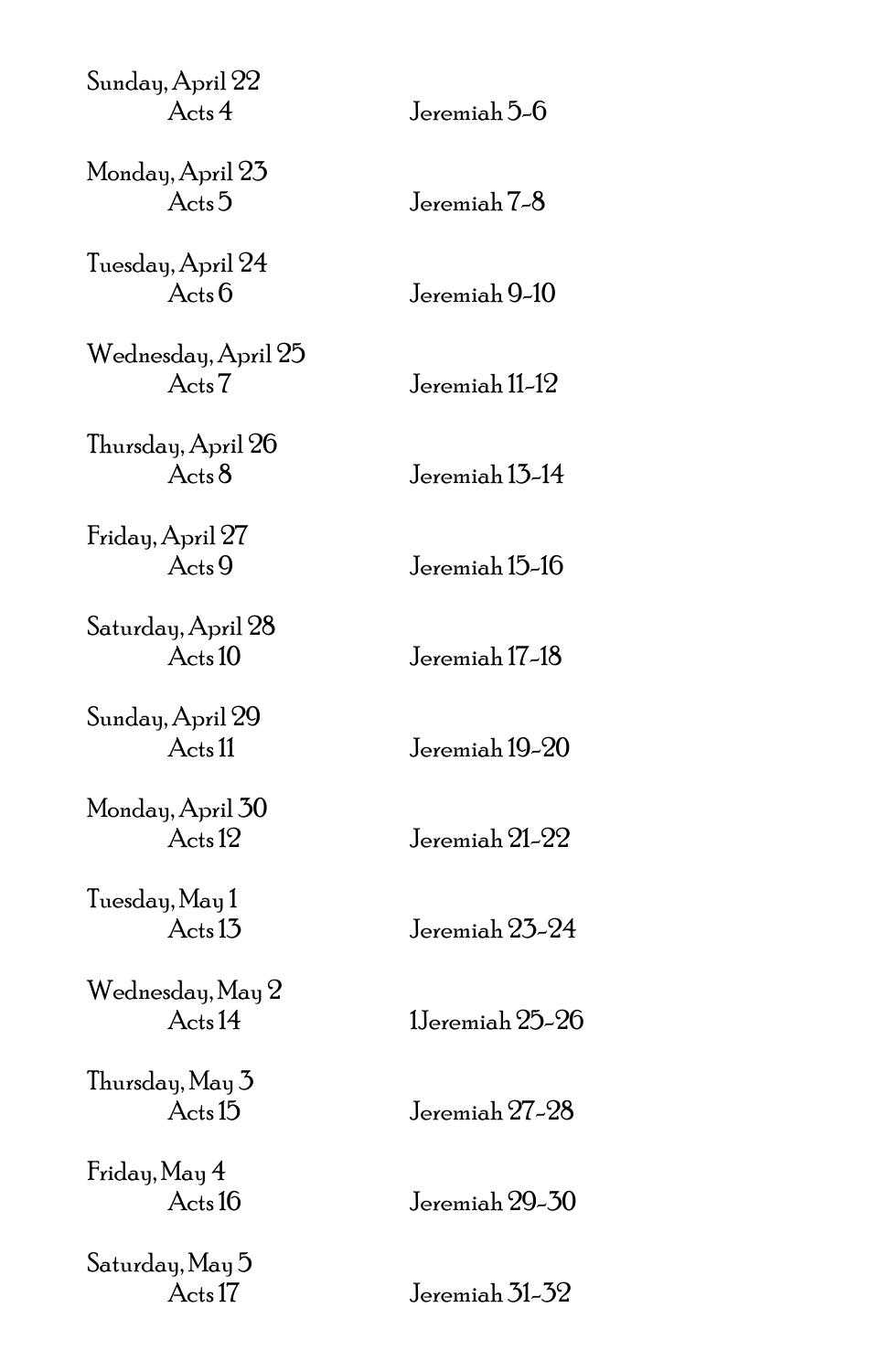| Sunday, May 6<br>Acts <sub>18</sub> | Jeremiah 33-34   |
|-------------------------------------|------------------|
| Monday, May 7<br>Acts 19            | Jeremiah 35-36   |
| Tuesday, May 8<br>Acts 20           | Jeremiah 37-38   |
| Wednesday, May 9<br>Acts 21         | Jeremiah 39-40   |
| Thursday, May 10<br>Acts 22         | Jeremiah 41-42   |
| Friday, May 11<br>Acts 23           | Jeremiah 43-44   |
| Saturday, May 12<br>Acts 24         | Jeremiah 45-46   |
| Sunday, May 13<br>Acts 25           | Jeremiah 47-48   |
| Monday, May 14<br>Acts 26           | Jeremiah 49-50   |
| Tuesday, May 15<br>Acts 27          | Jeremiah 51-52   |
| Wednesday, May 16<br>Acts 28        | Ecclesiastes 1-2 |
| Thursday, May 17<br>Philippians1    | Ecclesiastes 3-4 |
| Friday, May 18<br>Philippians 2     | Ecclesiastes 5-6 |
| Saturday, May 19<br>Philippians 3   | Ecclesiastes 7-8 |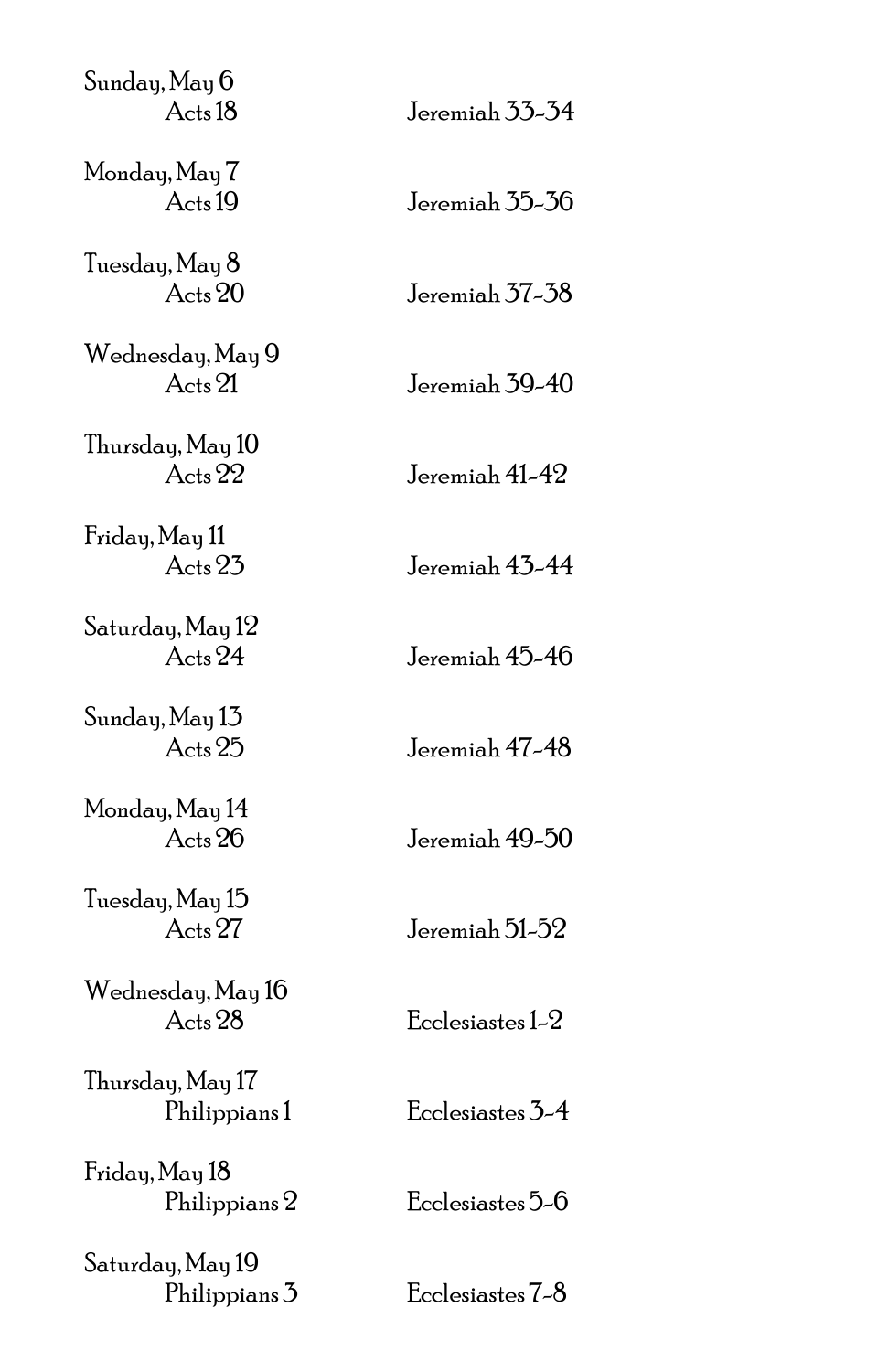| Sunday, May 20<br>Philippians 4            | Ecclesiastes 9-10  |
|--------------------------------------------|--------------------|
| Monday, May 21<br>Mark1                    | Ecclesiastes 11-12 |
| Tuesday, May 22<br>Mark 2                  | Joshua 1–2         |
| Wednesday, May 23<br>Mark 3                | Joshua 3-4         |
| Thursday, May 24<br>Mark 4                 | Joshua 5-6         |
| Friday, May 25<br>Mark 5                   | Joshua 7-8         |
| Saturday, May 26<br>$M$ <sub>ark</sub> $6$ | Joshua 9-10        |
| Sunday, May 27<br>Mark 7                   | Joshua 11-12       |
| Monday, May 28<br>Mark 8                   | Joshua 13-14       |
| Tuesday, May 29<br>Mark 9                  | Joshua 15-16       |
| Wednesday, May 30<br>Mark 10               | Joshua 17-18       |
| Thursday, May 31<br>Mark <sub>11</sub>     | Joshua 19-20       |
| Friday, June 1<br>Mark <sub>12</sub>       | Joshua 21–22       |
| Saturday, June 2<br>Mark <sub>13</sub>     | Joshua 23-24       |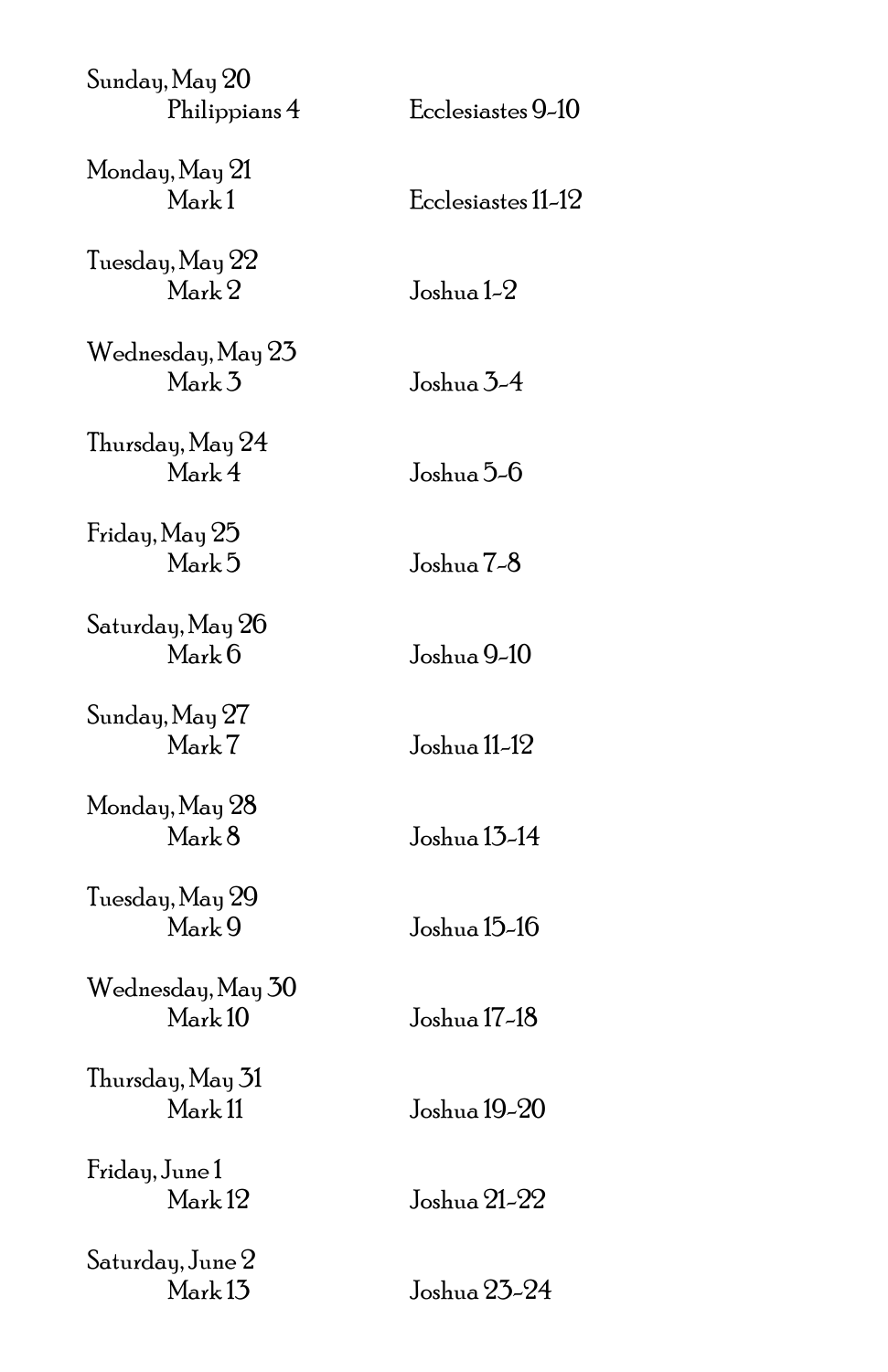| Sunday, June 3<br>Mark14                            | Judges 1–2   |
|-----------------------------------------------------|--------------|
| Monday, June 4<br>Mark <sub>15</sub>                | Judges 3-4   |
| Tuesday, June 5<br>Mark16                           | Judges 5–6   |
| Wednesday, June 6<br>2 <sup>nd</sup> Corinthians1   | Judges 7-8   |
| Thursday, June 7<br>2 <sup>nd</sup> Corinthians 2   | Judges 9-10  |
| Friday, June 8<br>2 <sup>nd</sup> Corinthians 3     | Judges 11-12 |
| Saturday, June 9<br>2 <sup>nd</sup> Corinthians 4   | Judges 13-14 |
| Sunday, June 10<br>2 <sup>nd</sup> Corinthians 5    | Judges 15–16 |
| Monday, June 11<br>2 <sup>nd</sup> Corinthians 6    | Judges 17-19 |
| Tuesday, June 12<br>2 <sup>nd</sup> Corinthians 7   | Judges 20-21 |
| Wednesday, June 13<br>2 <sup>nd</sup> Corinthians 8 | Ezekiel 1-2  |
| Thursday, June 14<br>2 <sup>nd</sup> Corinthians 9  | Ezekiel 3-4  |
| Friday, June 15<br>2 <sup>nd</sup> Corinthians 10   | Ezekiel 5-6  |
| Saturday, June 16<br>2 <sup>nd</sup> Corinthians 11 | Ezekiel 7-8  |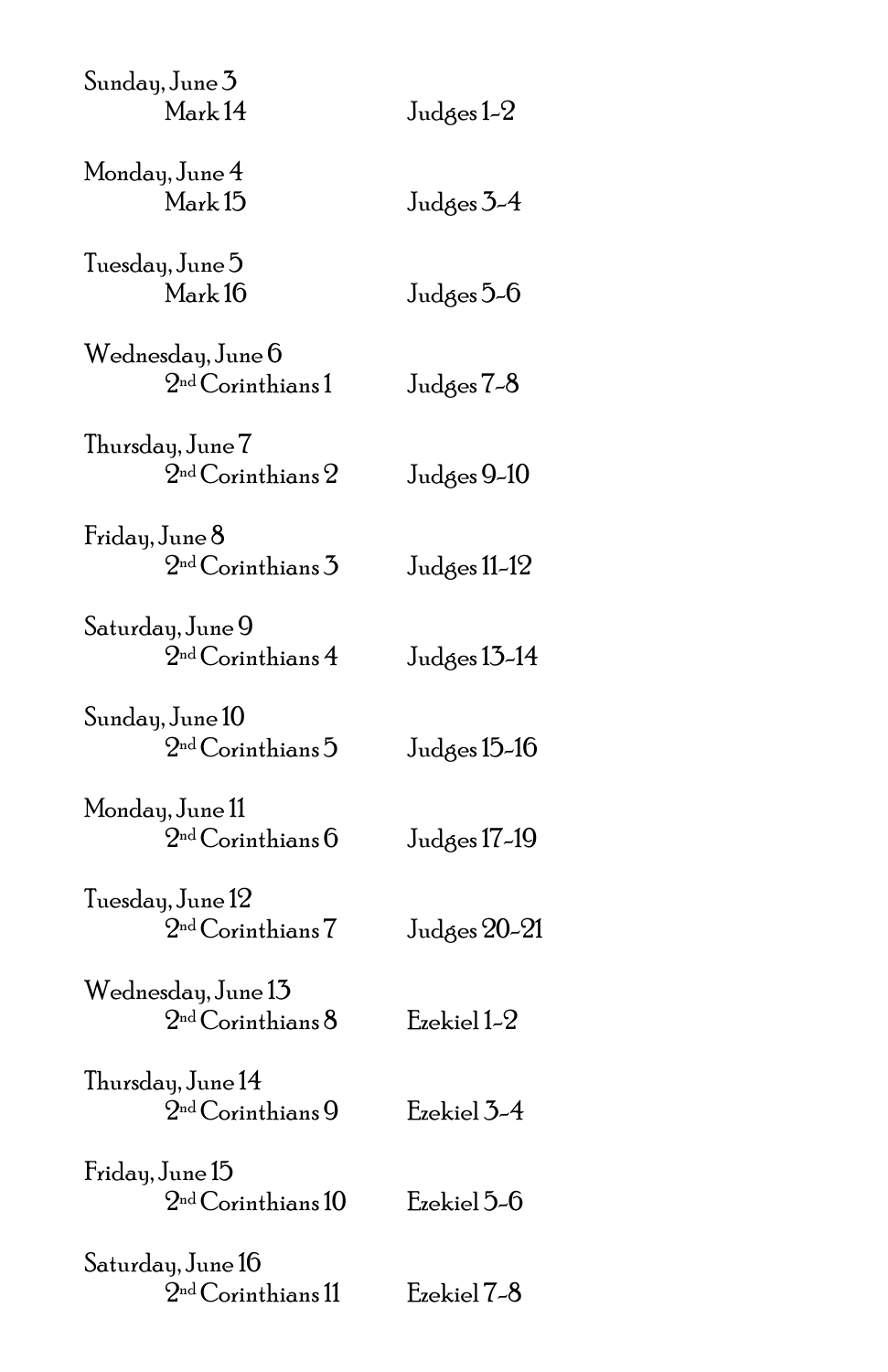| Sunday, June 17<br>2 <sup>nd</sup> Corinthians 12 | Ezekiel 9-10  |
|---------------------------------------------------|---------------|
| Monday, June 18<br>$2nd$ Corinthians 13           | Ezekiel 11-12 |
| Tuesday, June 19<br>$P_{\rm salm}$ 38             | Ezekiel 13-14 |
| Wednesday, June 20<br>$P_{\rm salm}$ 39           | Ezekiel 15-16 |
| Thursday, June 21<br>$P_{\rm salm}$ 40            | Ezekiel 17-18 |
| Friday, June 22<br>$P_{\rm salm}$ 41              | Ezekiel 19-20 |
| Saturday, June 23<br>$Ps$ alms 42-43              | Ezekiel 21-22 |
| Sunday, June 24<br>$P_{\text{salm}}$ 44           | Ezekiel 23-24 |
| Monday, June 25<br>Psalm 45                       | Ezekiel 25-26 |
| Tuesday, June 26<br>Psalms 46-47                  | Ezekiel 27-28 |
| Wednesday, June 27<br>Psalm <sub>48</sub>         | Ezekiel 29-30 |
| Thursday, June 28<br>Psalm 49                     | Ezekiel 31-32 |
| Friday, June 29<br>$P_{\rm salm}$ 50              | Ezekiel 33-34 |
| Saturday, June 30<br>$P_{\rm salm}$ 51            | Ezekiel 35-36 |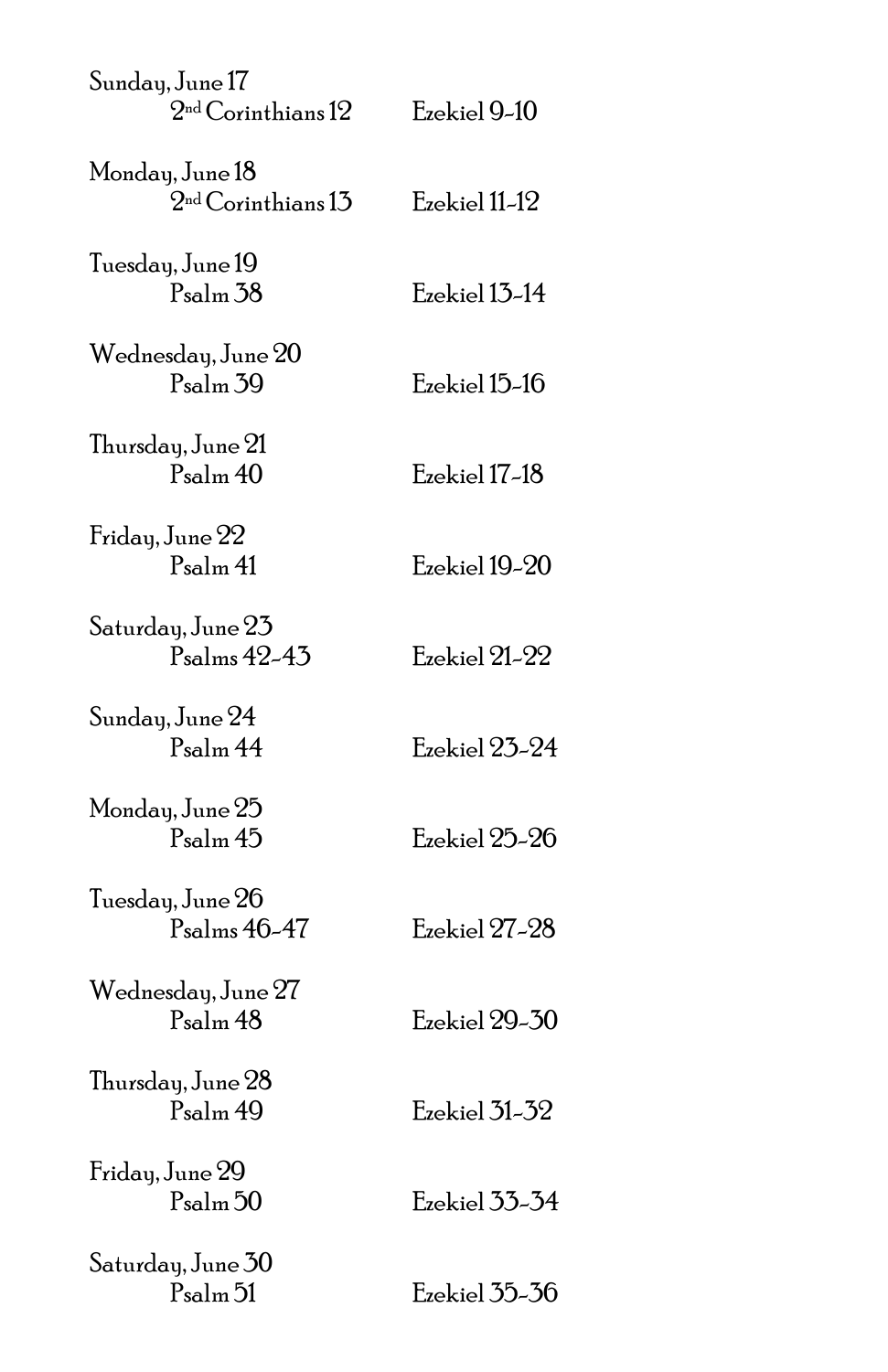| Sunday, July 1<br>Psalms 52-53             | Ezekiel 37–38   |
|--------------------------------------------|-----------------|
| Monday, July 2<br>P <sub>salms</sub> 54-55 | Ezekiel 39-40   |
| Tuesday, July 3<br>$P_{\rm salm}$ 56       | Ezekiel 41-43   |
| Wednesday, July 4<br>Psalms 57-58          | Ezekiel 44-46   |
| Thursday, July 5<br>$P_{\rm salm}$ 59      | Ezekiel 47-48   |
| Friday, July 6<br>$Psalms 60-61$           | Leviticus $1-2$ |
| Saturday, July 7<br>Psalms 62-63           | Leviticus 3-4   |
| Sunday, July 8<br>$Psalms 64-65$           | Leviticus 5-6   |
| Monday, July 9<br>$P_{\rm salm}$ 66        | Leviticus 7-8   |
| Tuesday, July 10<br>$P_{\rm salm}$ 67      | Leviticus 9-10  |
| Wednesday, July 11<br>$P_{\rm salm}$ 68    | Leviticus 11-13 |
| Thursday, July 12<br>Psalm <sub>69</sub>   | Leviticus 14-15 |
| Friday, July 13<br>$Psalms 70-71$          | Leviticus 16-17 |
| Saturday, July 14<br>Psalm <sub>72</sub>   | Leviticus 18-19 |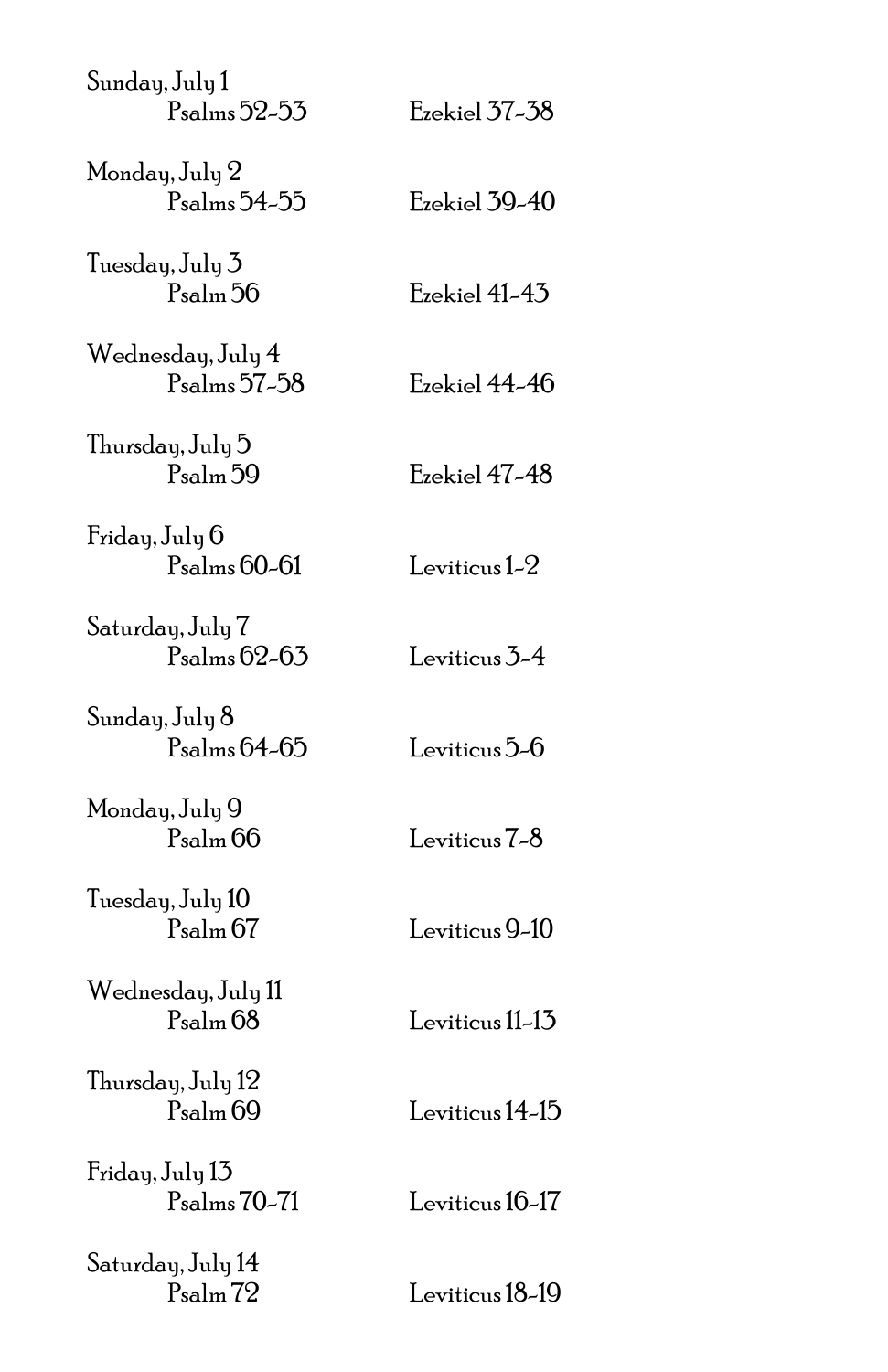| Leviticus 20-21 |
|-----------------|
| Leviticus 22-23 |
| Leviticus 24-25 |
| Leviticus 26-27 |
| Proverbs 1-2    |
| Proverbs 3-5    |
| Proverbs 6-7    |
| Proverbs 8-9    |
| Proverbs 10-11  |
| Proverbs 12-13  |
| Proverbs 14-15  |
| Proverbs 16-17  |
| Proverbs 18-19  |
| Proverbs 20-21  |
|                 |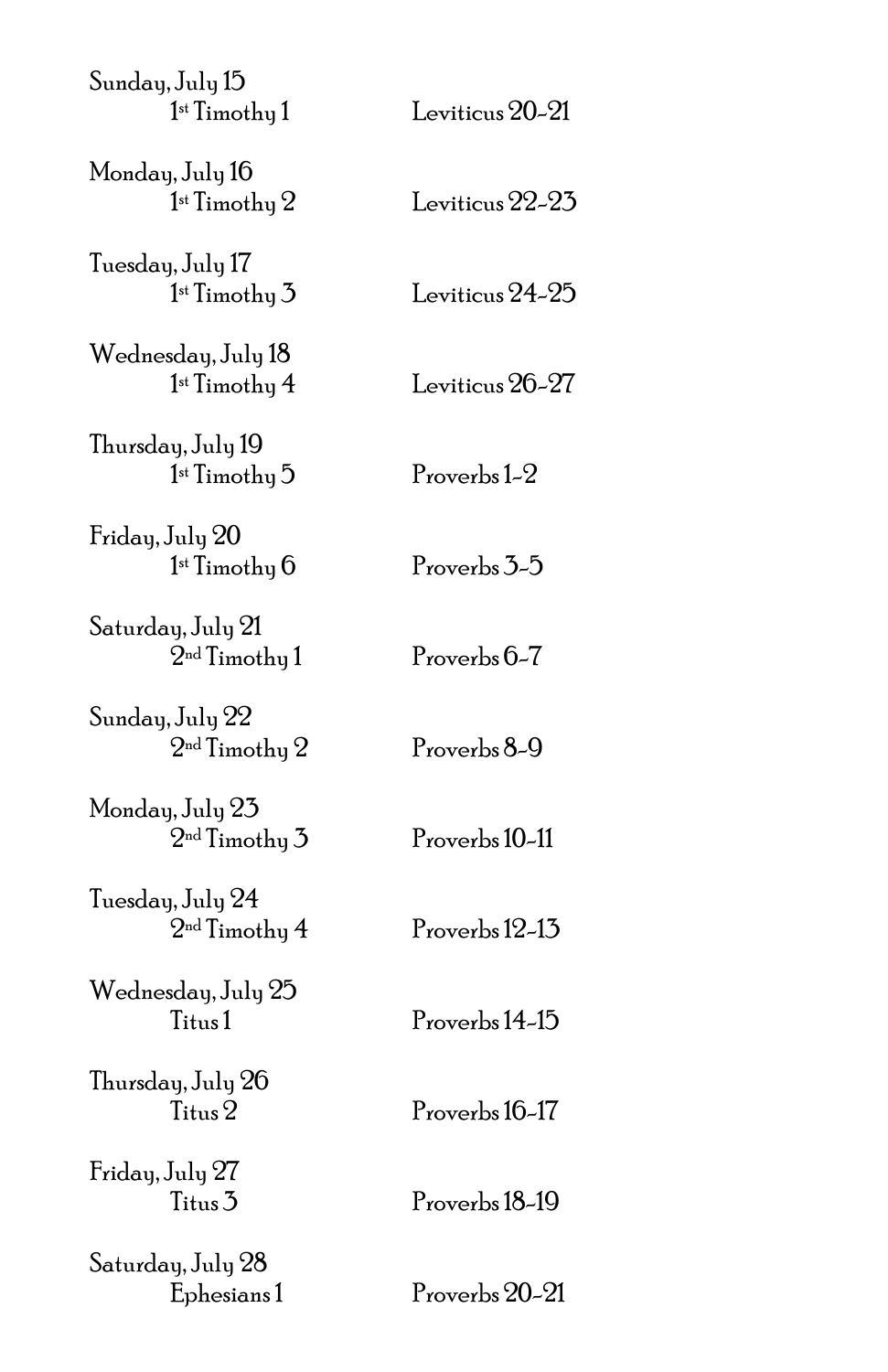| Sunday, July 29<br>Ephesians 2                | Proverbs 22-23                       |
|-----------------------------------------------|--------------------------------------|
| Monday, July 30<br>Ephesians 3                | Proverbs 24-25                       |
| Tuesday, July 31<br>Ephesians 4               | Proverbs 26-27                       |
| Wednesday, August 1<br>Ephesians <sup>5</sup> | Proverbs 28-29                       |
| Thursday, August 2<br>Ephesians 6             | Proverbs 30-31                       |
| Friday, August 3<br>Matthew1                  | $1st$ Samuel $1-2$                   |
| Saturday, August 4<br>Matthew <sub>2</sub>    | $1st$ Samuel $3-4$                   |
| Sunday, August 5<br>Matthew <sub>3</sub>      | $1st$ Samuel $5-7$                   |
| Monday, August 6<br>Matthew 4                 | $1st$ Samuel $8-10$                  |
| Tuesday, August 7<br>Matthew <sup>5</sup>     | $1st$ Samuel $11-12$                 |
| Wednesday, August 8<br>Matthew <sub>0</sub>   | $1st$ Samuel $13-14$                 |
| Thursday, August 9<br>Matthew <sub>7</sub>    | $1$ <sup>st</sup> Samuel $15$ – $16$ |
| Friday, August 10<br>Matthew <sup>8</sup>     | 1st Samuel 17–18                     |
| Saturday, August 11<br>Matthew <sup>9</sup>   | $1$ st Samuel $19-20$                |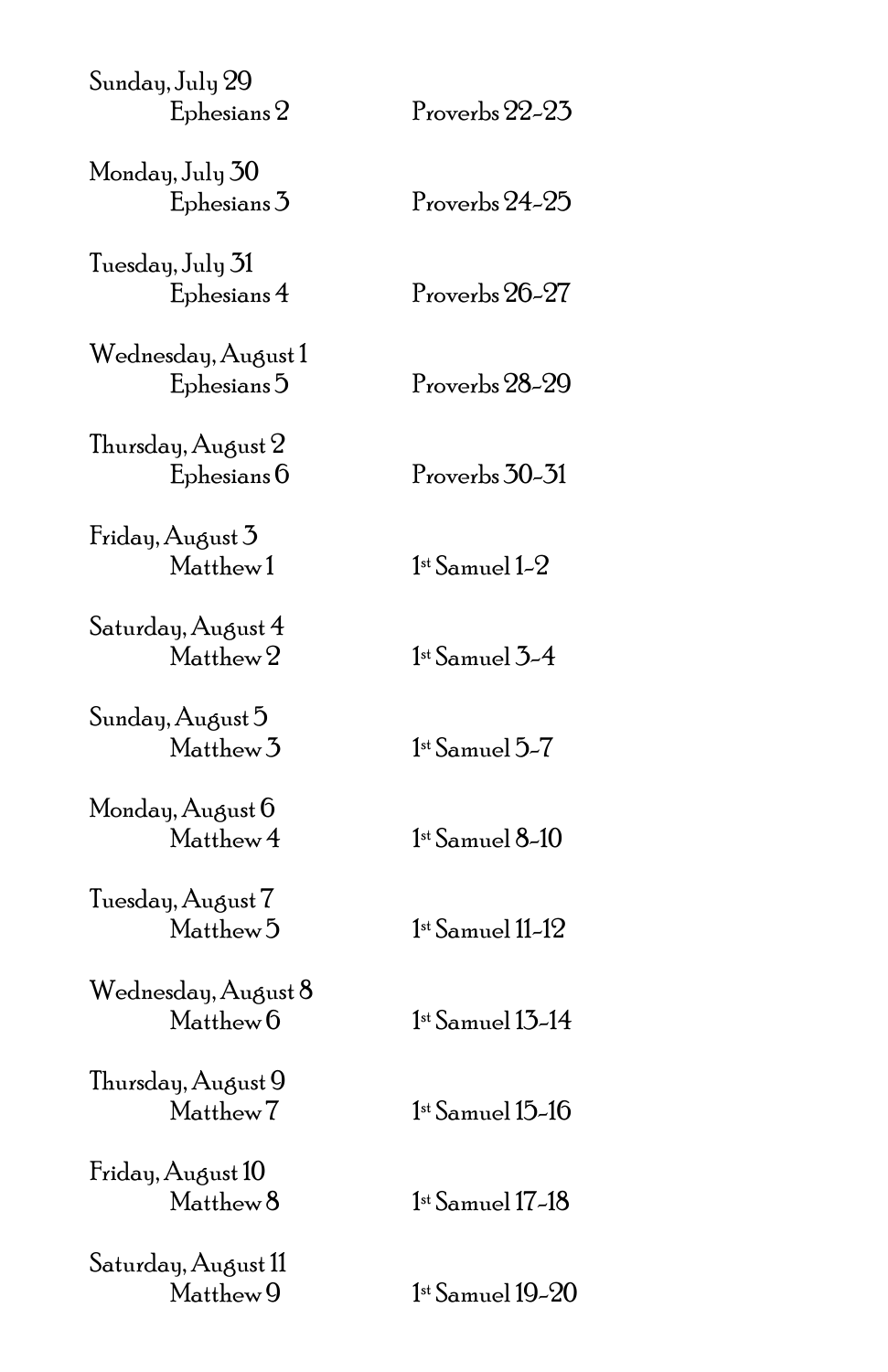| $1st$ Samuel $21-22$                 |
|--------------------------------------|
| $1st$ Samuel 23-24                   |
| $1$ <sup>st</sup> Samuel $25$ - $26$ |
| $1st$ Samuel $27-29$                 |
| $1$ <sup>st</sup> Samuel $30-31$     |
| $Ruth 1-2$                           |
| Ruth 3-4                             |
| $2nd$ Samuel 1-2                     |
| $2nd$ Samuel $3-5$                   |
| $2nd$ Samuel 0-8                     |
| $2nd$ Samuel 9-10                    |
| $2nd$ Samuel 11-12                   |
| $2nd$ Samuel 13-15                   |
| $2nd$ Samuel 16-17                   |
|                                      |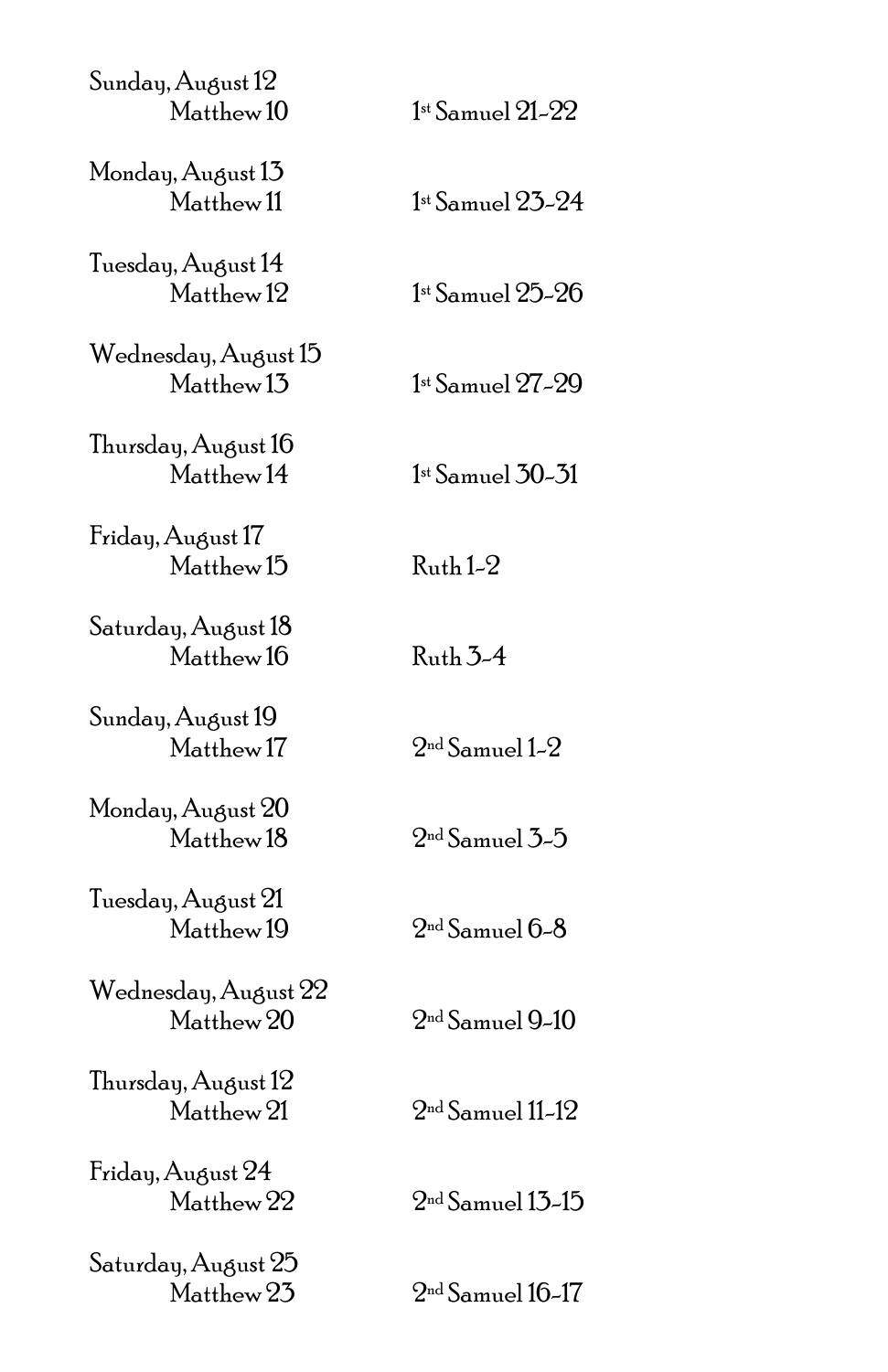| Sunday, August 26<br>Matthew 24              | $2nd$ Samuel 18-19          |
|----------------------------------------------|-----------------------------|
| Monday, August 27<br>Matthew 25              | $2nd$ Samuel $20-22$        |
| Tuesday, August 28<br>Matthew 26             | $2nd$ Samuel $25-24$        |
| Wednesday, August 18<br>Matthew 27           | Amos 1-2 $\,$               |
| Thursday, August 30<br>Matthew <sub>28</sub> | Amos $3-5$                  |
| Friday, August 31<br>James 1                 | Amos $6-7$                  |
| Saturday, September 1<br>${\rm James}\,2$    | Amos $8-9$                  |
| Sunday, September 2<br>James3                | Jonah $1-2$                 |
| Monday, September 3<br>James 4               | Jonah $3-4$                 |
| Tuesday, September 4<br>James <sup>5</sup>   | Micah1-3                    |
| Wednesday, September 5<br>$P_{\rm salm}$ 73  | Micah $4-5$                 |
| Thursday, September 6<br>Psalm <sub>74</sub> | $Micah 6-7$                 |
| Friday, September 7<br>Psalm <sub>75</sub>   | $1$ <sup>st</sup> Kings 1–3 |
| Saturday, September 8<br>Psalm <sub>76</sub> | $1$ <sup>st</sup> Kings 4–5 |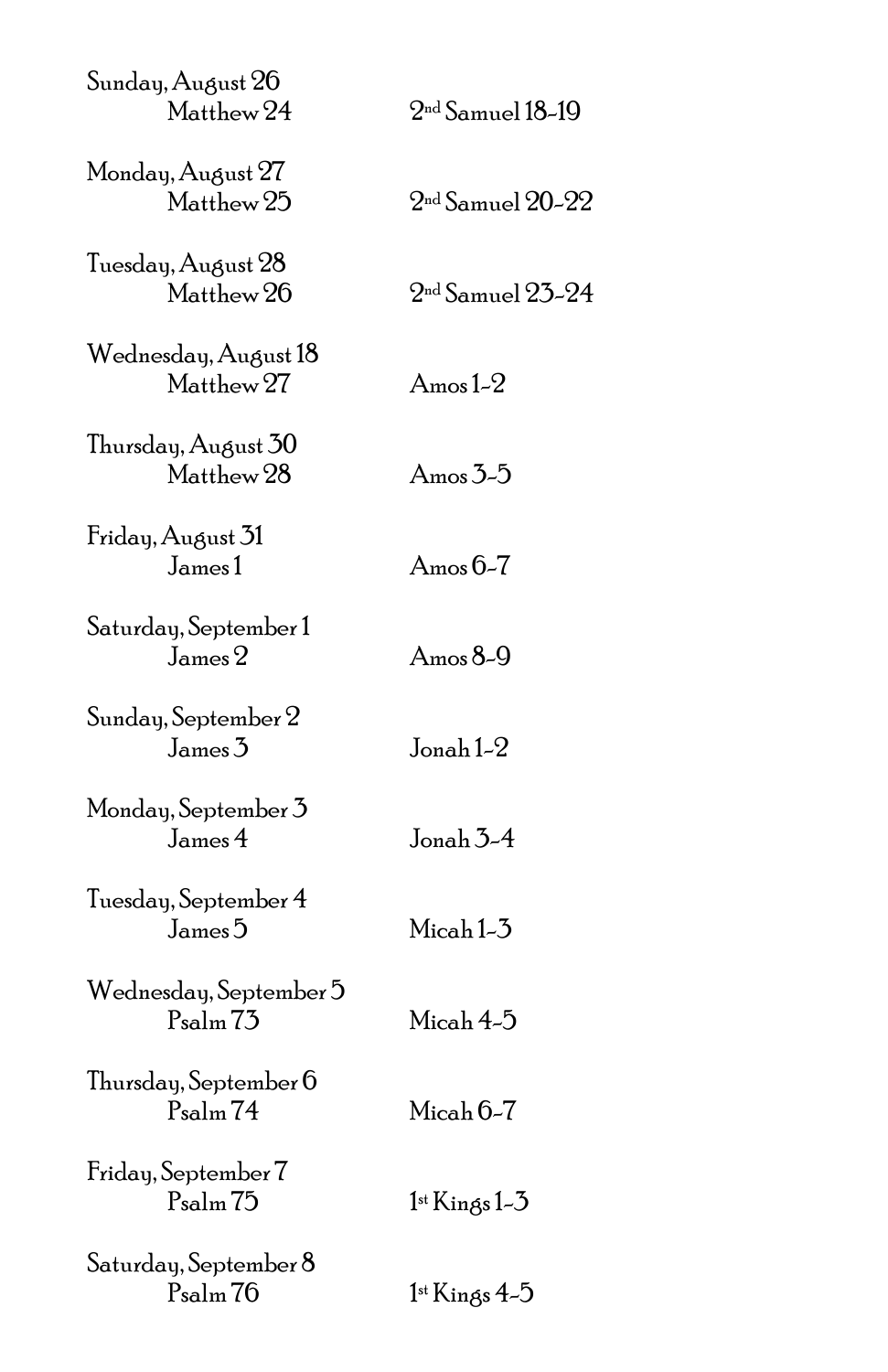| Sunday, September 9<br>$P_{\text{salm}}$ $77$ | $1$ <sup>st</sup> Kings $6-7$   |
|-----------------------------------------------|---------------------------------|
| Monday, September 10<br>$P_{\text{salm}}$ 78  | $1$ <sup>st</sup> Kings $8-9$   |
| Tuesday, September 11<br>$P_{\rm salm}$ 79    | $1$ <sup>st</sup> Kings 10-11   |
| Wednesday, September 12<br>$P_{\rm salm}$ 80  | $1$ <sup>st</sup> Kings $12-13$ |
| Thursday, September 13<br>Psalm 81            | 1st Kings 14-16                 |
| Friday, September 14<br>$P_{\rm salm}$ 82     | 1st Kings 17-18                 |
| Saturday, September 15<br>$P_{\rm salm}$ 83   | 1st Kings 19-20                 |
| Sunday, September 16<br>$P_{\rm salm} 84$     | 1st Kings 21-22                 |
| Monday, September 17<br>Psalms 85-86          | $2nd$ Kings 1-2                 |
| Tuesday, September 18<br>Psalms 87-88         | $2nd$ Kings 3-5                 |
| Wednesday, September 19<br>$P_{\rm salm}$ 89  | $2nd$ Kings 6-7                 |
| Thursday, September 20<br>Psalm <sub>90</sub> | $2nd$ Kings 8-9                 |
| Friday, September 21<br>Psalm 91              | $2nd$ Kings 10-12               |
| Saturday, September 22<br>Psalms 92-93        | $2nd$ Kings 13-15               |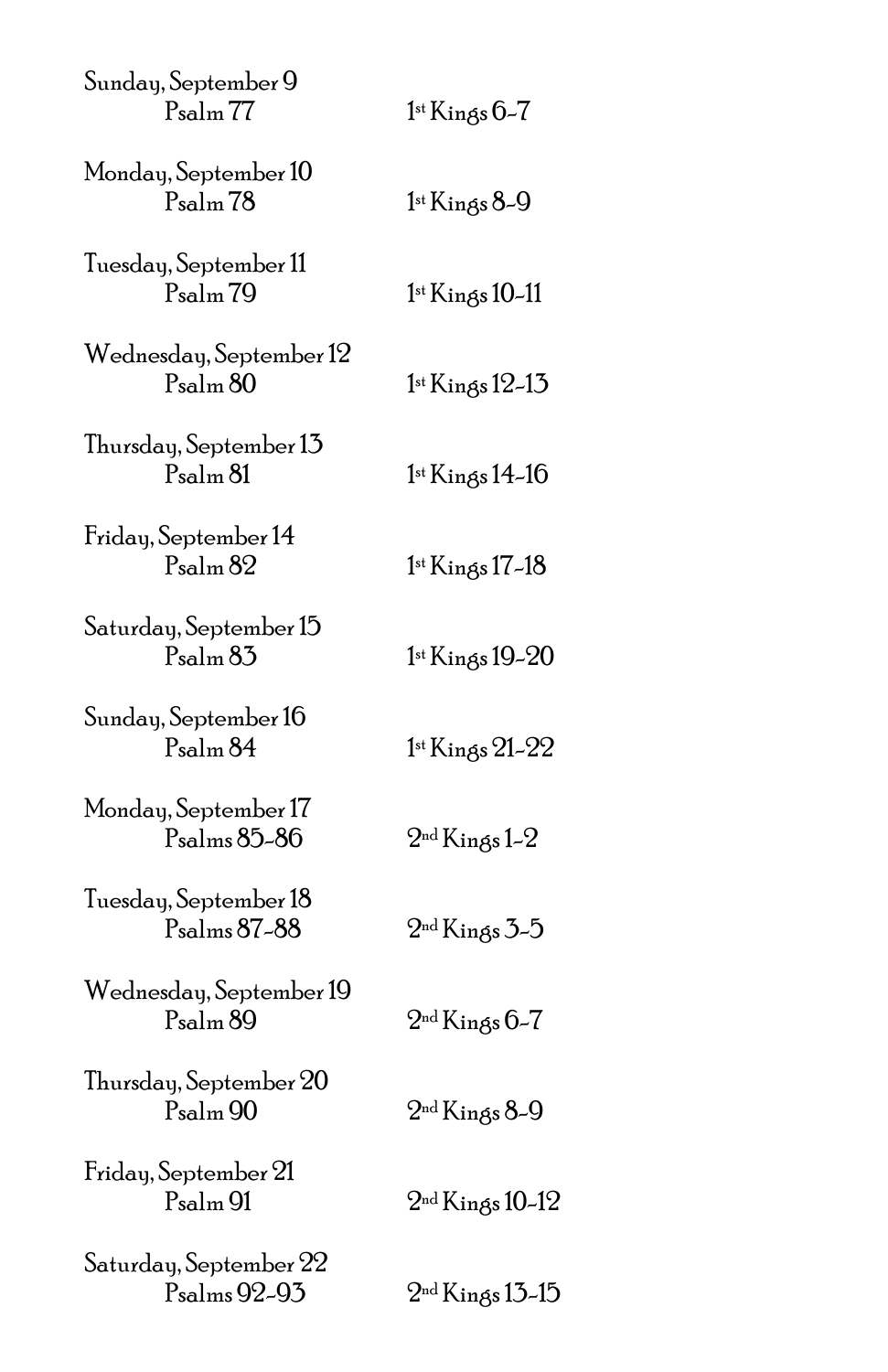| Sunday, September 23<br>Psalm 94                    | $2nd$ Kings 16-17                  |
|-----------------------------------------------------|------------------------------------|
| Monday, September 24<br>$P_{\text{salm}}$ 95        | $2nd$ Kings 18-20                  |
| Tuesday, September 25<br>$P_{\rm salm}$ 96          | $2nd$ Kings 21-23                  |
| Wednesday, September 26<br>P <sub>salms</sub> 97-98 | $2nd$ Kings 24-25                  |
| Thursday, September 27<br>Psalms 99-100             | $L$ amentations 1-2                |
| Friday, September 28<br>Romans1                     | ${\rm Lamen}$ tations $5\text{-}5$ |
| Saturday, September 29<br>$\rm{Romans}$ $2$         | Deuteronomy $1-2$                  |
| Sunday, September 30<br>Romans <sup>3</sup>         | Deuteronomy 3-4                    |
| Monday, October 1<br>Romans 4                       | Deuteronomy 5-6                    |
| Tuesday, October 2<br>Romans <sup>5</sup>           | Deuteronomy 7-8                    |
| Wednesday, October 3<br>Romans 6                    | Deuteronomy 9-10                   |
| Thursday, October 4<br>Romans <sub>7</sub>          | Deuteronomy 11-12                  |
| Friday, October 5<br>Romans <sup>8</sup>            | Deuteronomy 13-14                  |
| Saturday, October 6<br>Romans 9                     | Deuteronomy 15-16                  |
|                                                     |                                    |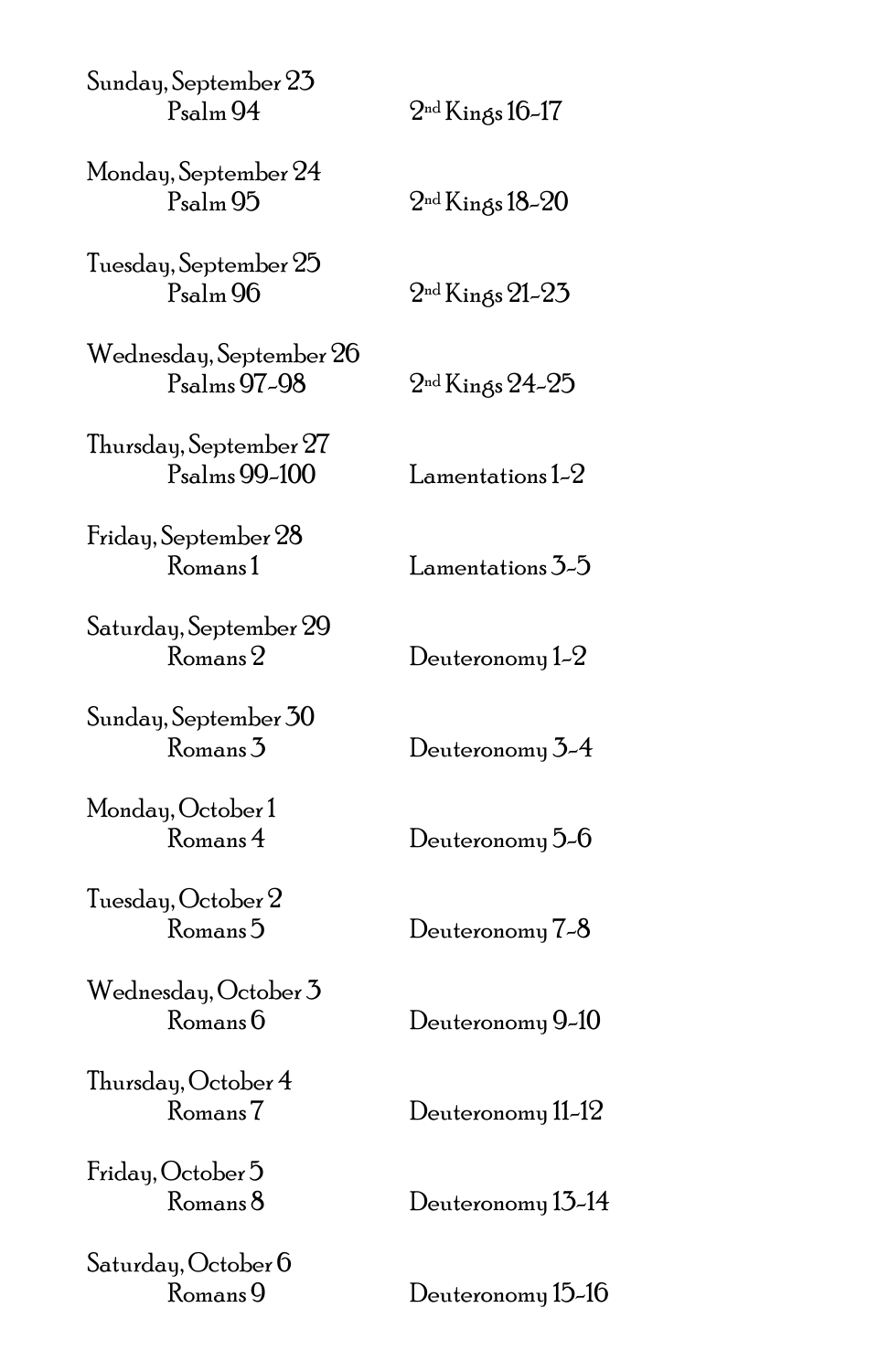| Sunday, October 7<br>Romans <sub>10</sub> | Deuteronomy 17-18 |
|-------------------------------------------|-------------------|
| Monday, October 8<br>Romans 11            | Deuteronomy 19-20 |
| Tuesday, October 9<br>Romans 12           | Deuteronomy 21-22 |
| Wednesday, October 10,<br>Romans 1.3      | Deuteronomy 23-24 |
| Thursday, October 11<br>Romans 14         | Deuteronomy 25-26 |
| Friday, October 12<br>Romans 15           | Deuteronomy 27-28 |
| Saturday, October 13<br>Romans 16         | Deuteronomy 29-30 |
| Sunday, October 14<br>Psalms 101-102      | Deuteronomy 31-32 |

Monday, October 15

Tuesday, October 16

Wednesday, October 17  $P_{\rm salm}$  105  $1<sup>st</sup>$  Chronicles 4-6

Thursday, October 18

Friday, October 19

Saturday, October 20

Psalm 103 Deuteronomy 33-34

Psalm 104 1st Chronicles 1-3

1st Chronicles 7-9

Psalm 107 1st Chronicles 10-11

 $1<sup>st</sup>$  Chronicles 12-14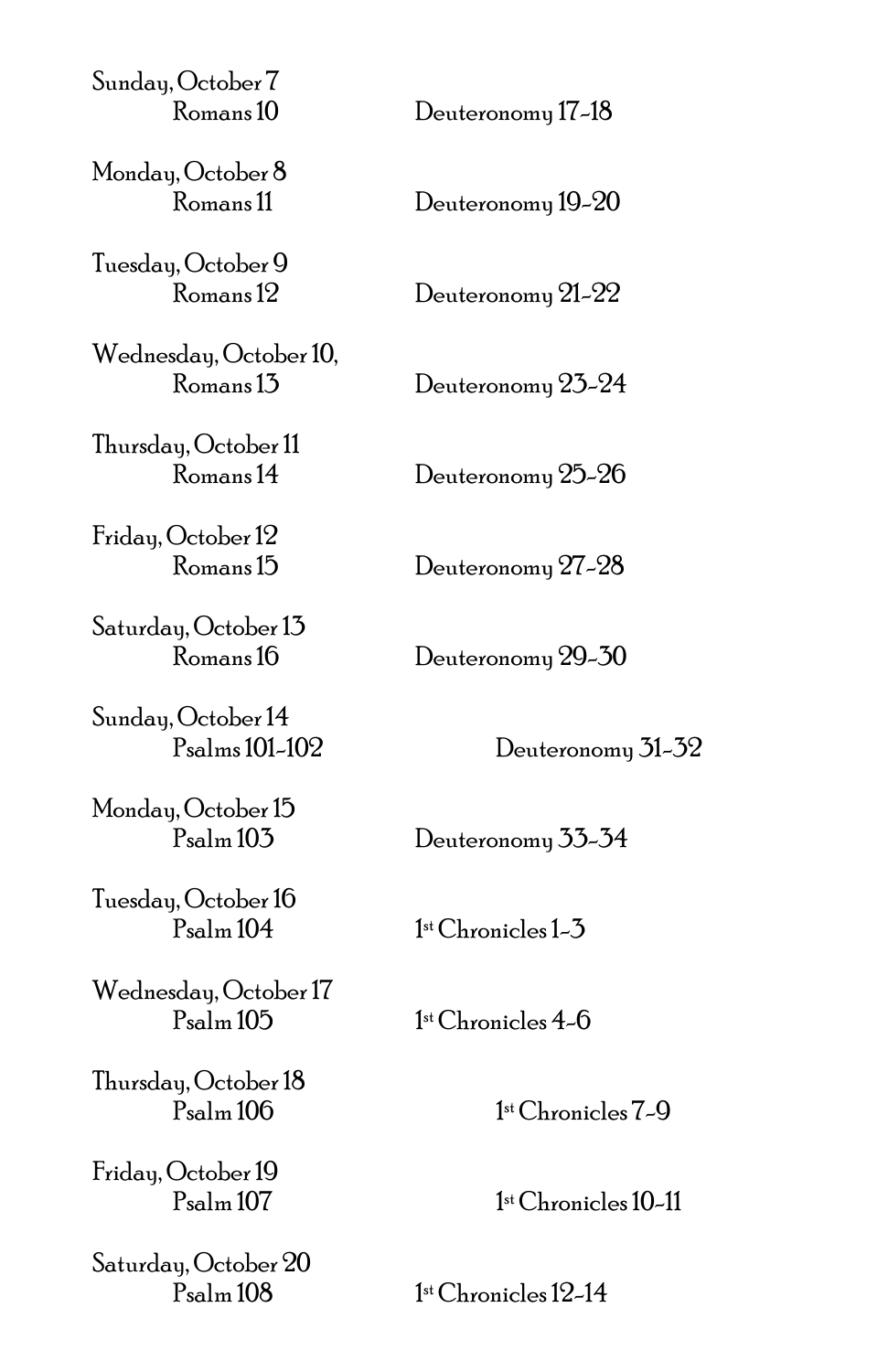| Sunday, October 21<br>$P_{\text{salm}}$ 109         | 1st Chronicles 15–16                                   |
|-----------------------------------------------------|--------------------------------------------------------|
| Monday, October 22<br>$P_{\rm salms}$ 110-111       | 1st Chronicles 17-19                                   |
| Tuesday, October 23<br>Psalms 112-113               | $1$ <sup>st</sup> Chronicles $20-22$                   |
| Wednesday, October 24<br>P <sub>salms</sub> 114-115 | 1st Chronicles 23-25                                   |
| Thursday, October 25<br>Psalms 116-117              | 1st Chronicles 26-27                                   |
| Friday, October 26<br>$P_{\rm salm}$ 118            | 1st Chronicles 28-29                                   |
| Saturday, October 27<br>$P_{\text{salm}}$ 119       |                                                        |
| Sunday, October 28<br>1 <sup>st</sup> Peter 1       | $2nd$ Chronicles 1-3                                   |
| Monday, October 29<br>1 <sup>st</sup> Peter 2       | $2nd$ Chronicles 4-6                                   |
| Tuesday, October 30<br>1 <sup>st</sup> Peter 3      | 2nd Chronicles 7-9                                     |
| Wednesday, October 31<br>1 <sup>st</sup> Peter 4    | $2nd$ Chronicles 10-12                                 |
| Thursday, November 1<br>1 <sup>st</sup> Peter 5     | $2nd$ Chronicles 13-15                                 |
| Friday, November 2<br>Hebrews1                      | $2nd$ Chronicles 16–18                                 |
| Saturday, November 3<br>Hebrews 2                   | $2^{\scriptscriptstyle{\mathrm{nd}}}$ Chronicles 19–20 |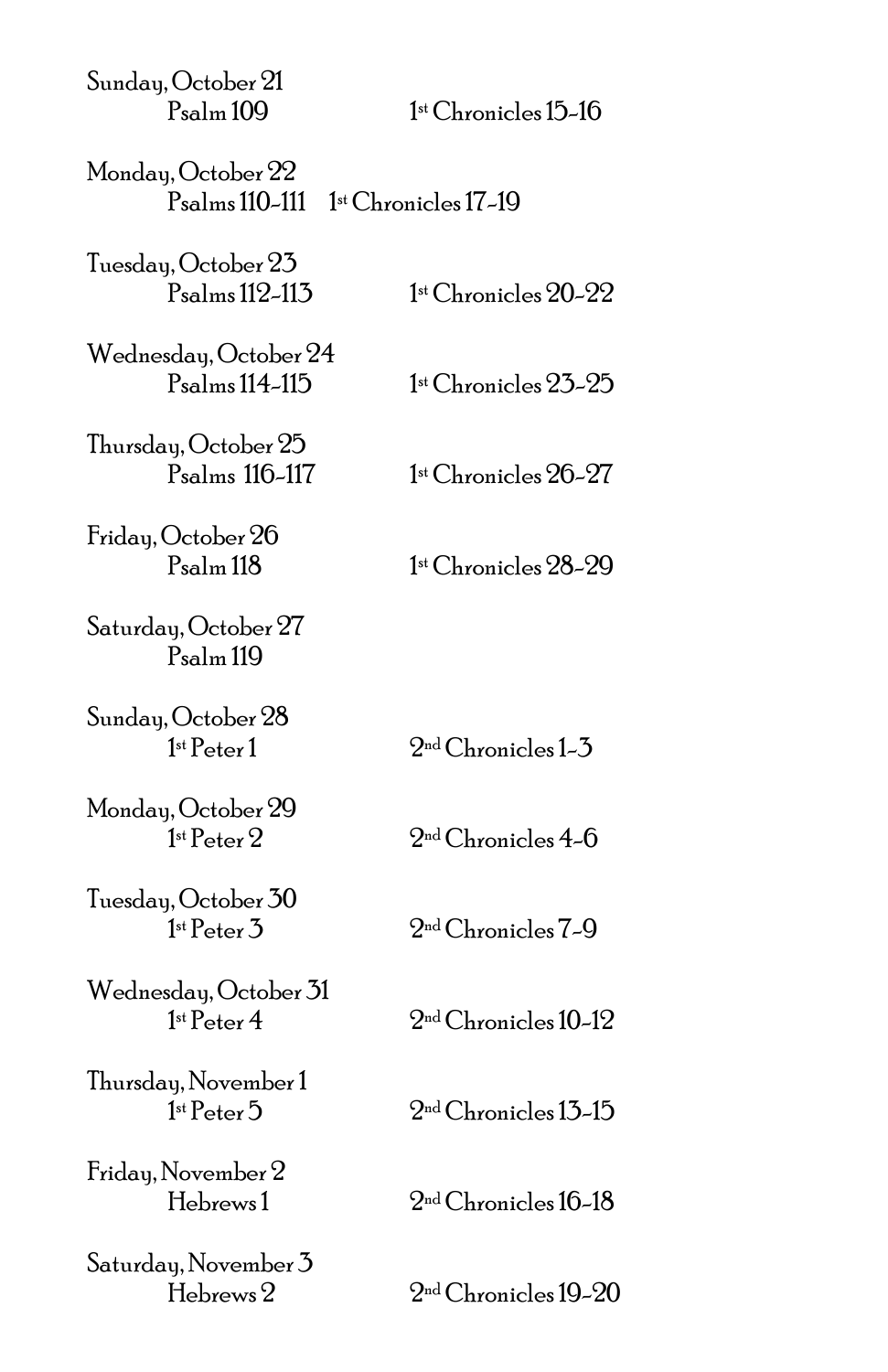| Sunday, November 4<br>Hebrews 3                  | $2nd$ Chronicles $21-22$ |
|--------------------------------------------------|--------------------------|
| Monday, November 5<br>Hebrews 4                  | $2nd$ Chronicles $25-24$ |
| Tuesday, November 6<br>Hebrews <sup>5</sup>      | $2nd$ Chronicles $25-26$ |
| Wednesday, November 7<br>Hebrews 6               | $2nd$ Chronicles $27-28$ |
| Thursday, November 8<br>Hebrews <sub>7</sub>     | $2nd$ Chronicles 29-30   |
| Friday, November 9<br>Hebrews <sup>8</sup>       | $2nd$ Chronicles 31–32   |
| Saturday, November 10<br>Hebrews 9               | $2nd$ Chronicles 33-34   |
| Sunday, November 11<br>Hebrews 10                | $2nd$ Chronicles 35-36   |
| Monday, November 12<br>Hebrews 11                | Nahum 1-3                |
| Tuesday, November 13<br>Hebrews <sup>12</sup>    | Zephaniah 1-3            |
| Wednesday, November 14<br>Hebrews 13             | Haggai 1-2               |
| Thursday, November 15<br>$2nd$ Thessalonians 1   | Malachi 1-2              |
| Friday, November 16<br>$2nd$ Thessalonians $2$   | Malachi 3-4              |
| Saturday, November 17<br>$2nd$ Thessalonians $3$ | Esther 1-2               |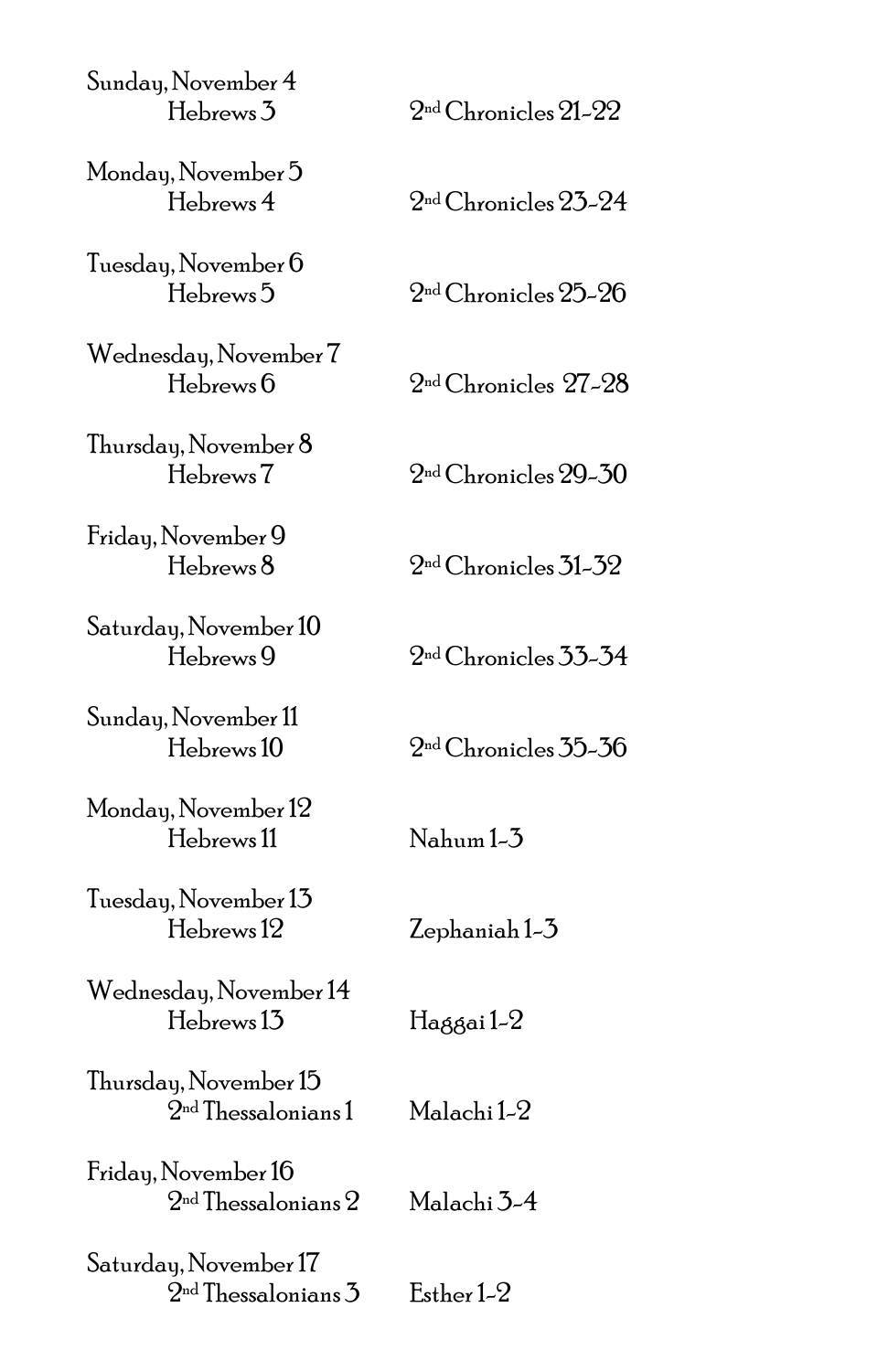| Sunday, November 18<br>2 <sup>nd</sup> Peter 1 | Esther 3-4     |
|------------------------------------------------|----------------|
| Monday, November 19<br>$2nd$ Peter $2$         | Esther 5-7     |
| Tuesday, November 20<br>$2nd$ Peter $3$        | Esther 8–10    |
| Wednesday, November 21<br>Jude(1)              | $E$ zra 1-3    |
| Thursday, November 22<br>Luke 1                | $E$ zra 4-6    |
| Friday, November 23<br>Luke <sub>2</sub>       | $Ezra 7-8$     |
| Saturday, November 24<br>Luke 3                | $E$ zra 9-10   |
| Sunday, November 25<br>Luke4                   | Nehemiah 1-3   |
| Monday, November 26<br>Luke 5                  | Nehemiah 4-6   |
| Tuesday, November 27<br>Luke <sub>0</sub>      | Nehemiah 7-9   |
| Wednesday, November 28<br>Luke 7               | Nehemiah 10-11 |
| Thursday, November 29<br>Luke 8                | Nehemiah 12-13 |
| Friday, November 30<br>Luke 9                  | Isaiah 1-2     |
| Saturday, December 1<br>Luke <sub>10</sub>     | Isaiah $3-4$   |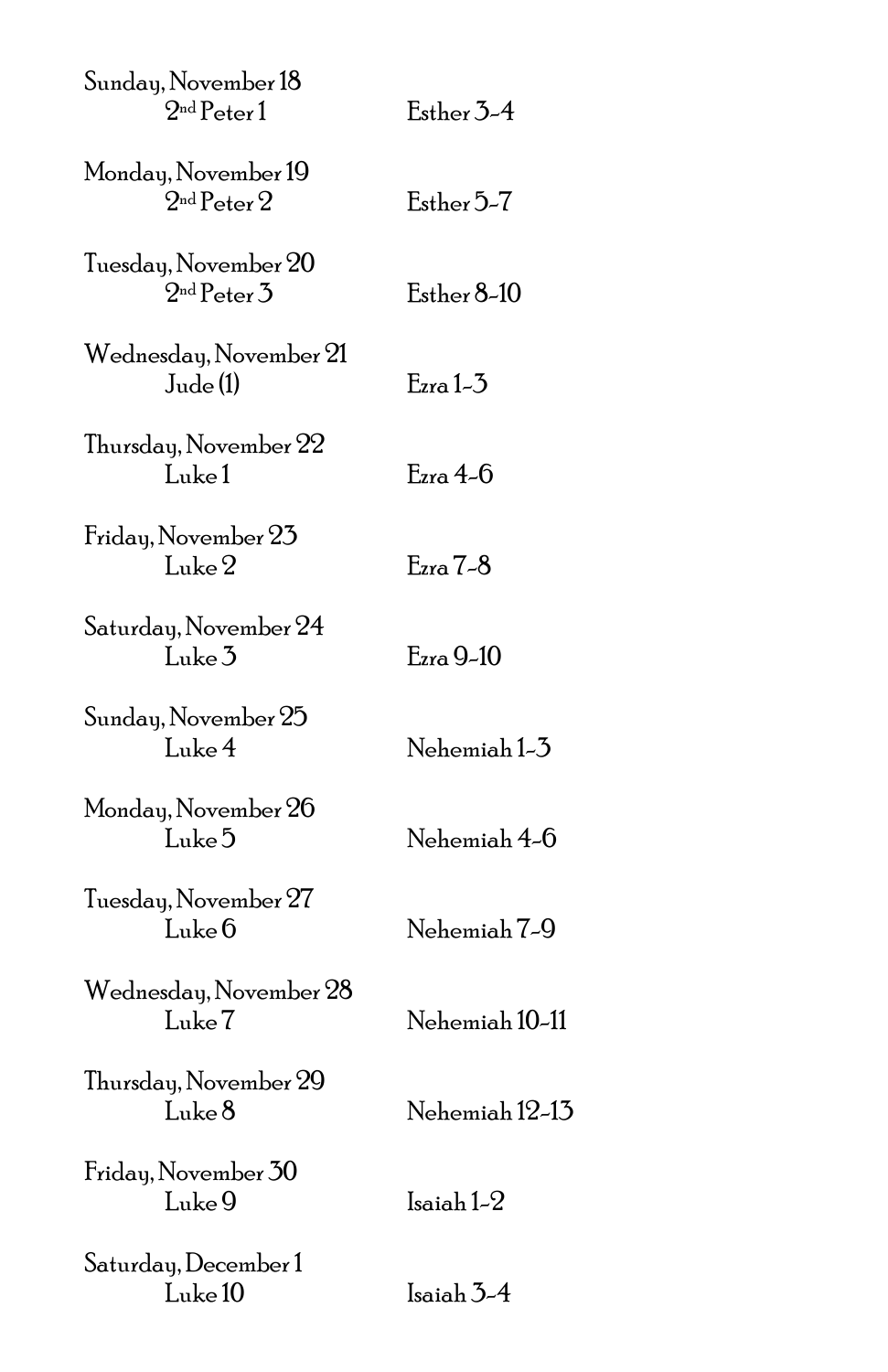| Sunday, December 2<br>Luke <sub>11</sub>   | Isaiah 5-6   |
|--------------------------------------------|--------------|
| Monday, December 3<br>Luke <sup>12</sup>   | Isaiah 7-8   |
| Tuesday, December 4<br>Luke <sub>13</sub>  | Isaiah 9-10  |
| Wednesday, December 5<br>Luke 14           | Isaiah 11-12 |
| Thursday, December 6<br>Luke <sup>15</sup> | Isaiah 13-14 |
| Friday, December 7<br>Luke 16              | Isaiah 15-16 |
| Saturday, December 8<br>Luke <sub>17</sub> | Isaiah 17-18 |
| Sunday, December 9<br>Luke 18              | Isaiah 19-20 |
| Monday, December 10<br>Luke 19             | Isaiah 21-22 |
| Tuesday, December 11<br>Luke 20            | Isaiah 23-24 |
| Wednesday, December 12<br>Luke 21          | Isaiah 25–26 |
| Thursday, December 13<br>Luke 22           | Isaiah 27–28 |
| Friday, December 14<br>Luke 23             | Isaiah 29-30 |
| Saturday, December 15<br>Luke 24           | Isaiah 31-32 |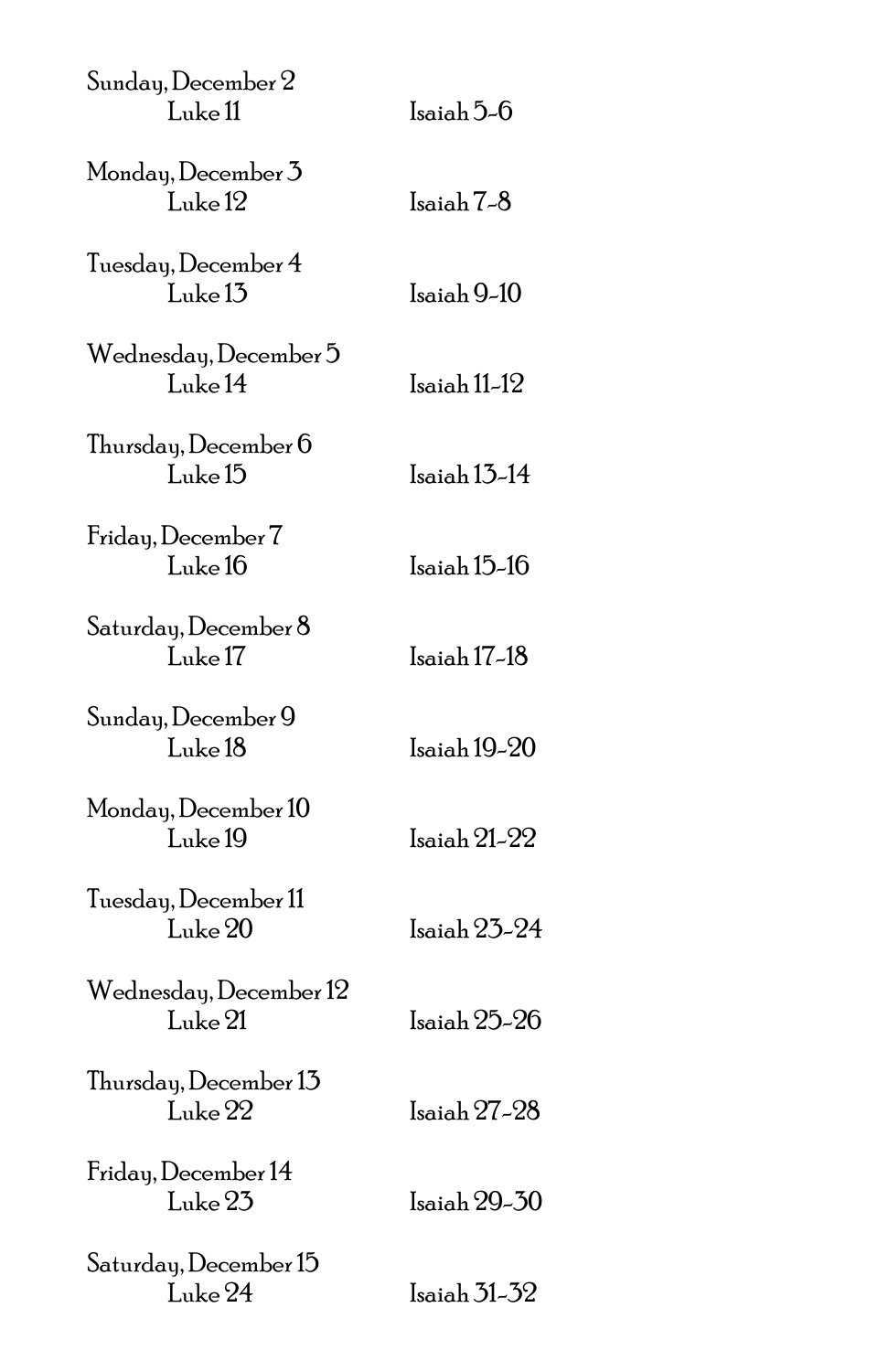| Sunday, December 16<br>Psalms 120-122                | Isaiah 33-34   |
|------------------------------------------------------|----------------|
| Monday, December 17<br>P <sub>salms</sub> 123-125    | Isaiah 35-36   |
| Tuesday, December 18<br>Psalms 126-127               | Isaiah 37-39   |
| Wednesday, December 19<br>P <sub>salms</sub> 128-129 | Isaiah 40-41   |
| Thursday, December 20<br>Psalms 130-131              | Isaiah 42-43   |
| Friday, December 21<br>P <sub>salms</sub> 132-133    | Isaiah 44-45   |
| Saturday, December 22<br>P <sub>salms</sub> 134-135  | Isaiah 46-47   |
| Sunday, December 23<br>$P_{\text{salm}}$ 136         | Isaiah 48-49   |
| Monday, December 24<br>Psalms 137-138                | Isaiah 50-51   |
| Tuesday, December 25<br>$P_{\rm salm}$ 139           | $Isaiah 52-53$ |
| Wednesday, December 26<br>$P_{\rm salm}$ 140         | Isaiah 54-55   |
| Thursday, December 27<br>Psalms 141-142              | Isaiah 56-57   |
| Friday, December 28<br>Psalms 143-144                | Isaiah 58–59   |
| Saturday, December 29<br>Psalms 145-146              | Isaiah 60-62   |
| Sunday, December 30<br>Psalms 147-148                | Isaiah 63–34   |
| Monday, December 31<br>Psalms 149-150                | Isaiah 65-66   |